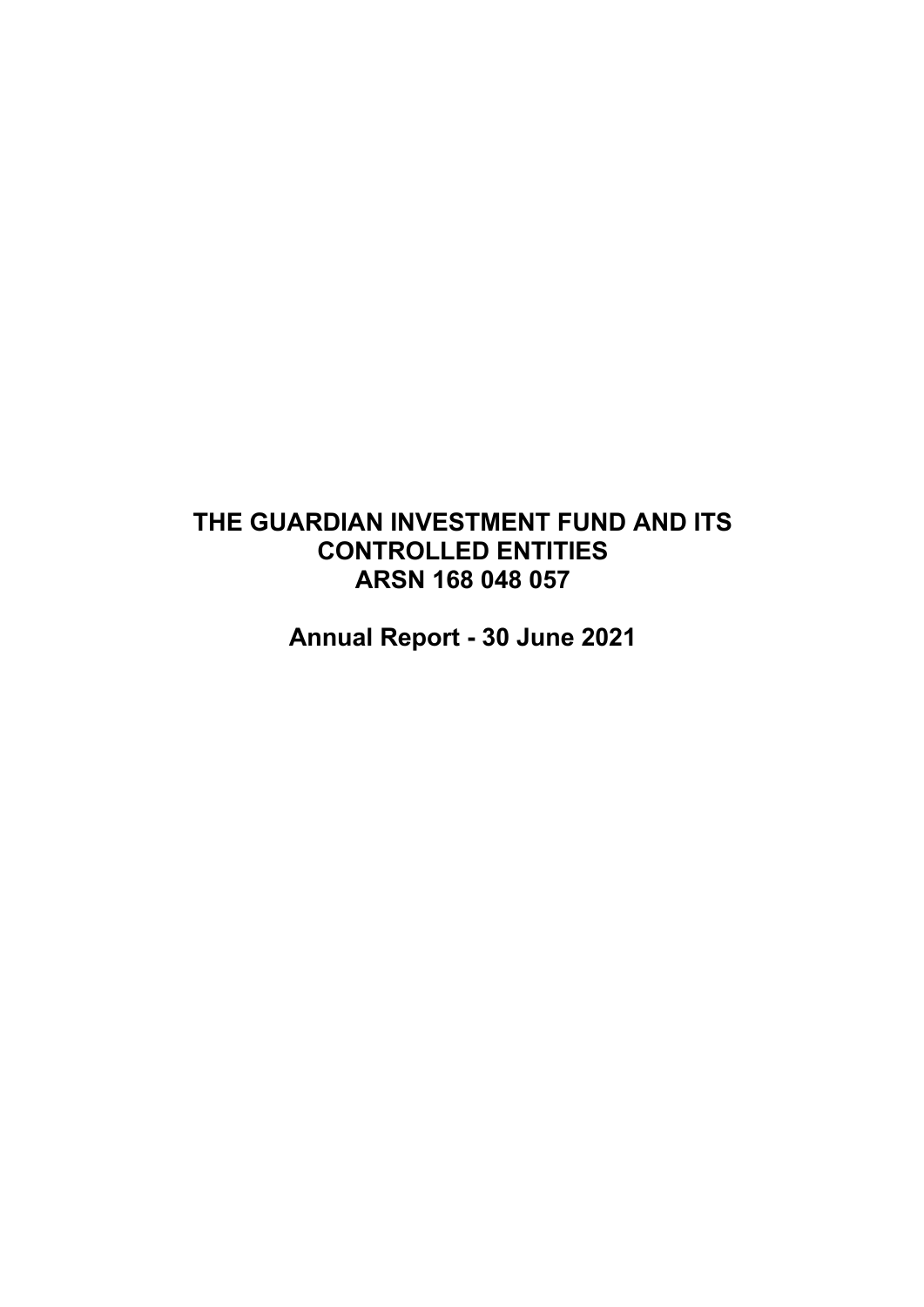## **DIRECTORS' REPORT FOR YEAR ENDED 30 JUNE 2021**

The Directors of Guardian Securities Limited (the "Responsible Entity"), the Responsible Entity of The Guardian Investment Fund (referred to hereafter as the "Fund"), present their annual report together with the financial statements of the consolidated entity (referred to hereafter as the "Consolidated Entity"), consisting of the unit trust and the special purpose vehicles it controlled for the year ended 30 June 2021, and the auditor's report thereon.

### **Directors**

The following persons were directors of Guardian Securities Limited during the whole of the financial period and up to the date of this report, unless otherwise stated:

Guy Hasenkam Steven Maarbani Craig Hart Resigned on 20 November 2020

### **Principal activities**

The Fund is a registered managed investment scheme domiciled in Australia and was formed mainly to invest in the commercial, industrial, retail and residential property sectors on behalf of the Fund's investors. The Fund invests through special purpose vehicles established for each investment opportunity, each of which form part of the Consolidated Entity.

The Consolidated Entity did not have any employees during the period.

### **Scheme information**

The Fund is a registered managed investment scheme under the Corporations Act 2001. The Fund was registered on 28 February 2014 and will terminate in accordance with the Constitution**.**

The registered office and principal place of business of the Responsible Entity and the Fund is Level 1, 800 Kingsford Smith Drive, Eagle Farm, QLD 4009.

### **Review of operations**

The net loss from ordinary activities, after income tax and before distributions to the investor, for the year ended 30 June 2021 amounted to \$1,810,110 (2020 loss: \$78,199). The current year loss is mainly attributed to the recognition of impairment of \$1,878,255 from the Investments in Rosedene, and net losses from sub-funds Fundus Trust No. 1, Fundus Trust No. 2 amounting to \$3,565,261, as well as the decrease of interest income from the preference shares. Refer to Note 22 for further details.

### *Scheme assets*

At 30 June 2021, the Consolidated Entity had total asset of \$33,449,913 (2020: \$43,586,855), which were primarily invested in preference shares, various residential and commercial development properties in Australia, bank deposits and shares in unlisted start-up company. The Consolidated Entity had 855 investors (2020: 726) through various classes of units.

### *Responsible entity*

The following fees were paid/payable to Guardian Securities Limited out of the Consolidated Entity's property during the financial year:

|                                                         | 2021    | 2020    |
|---------------------------------------------------------|---------|---------|
| Management fees paid/payable by the Consolidated Entity | 839.032 | 731.783 |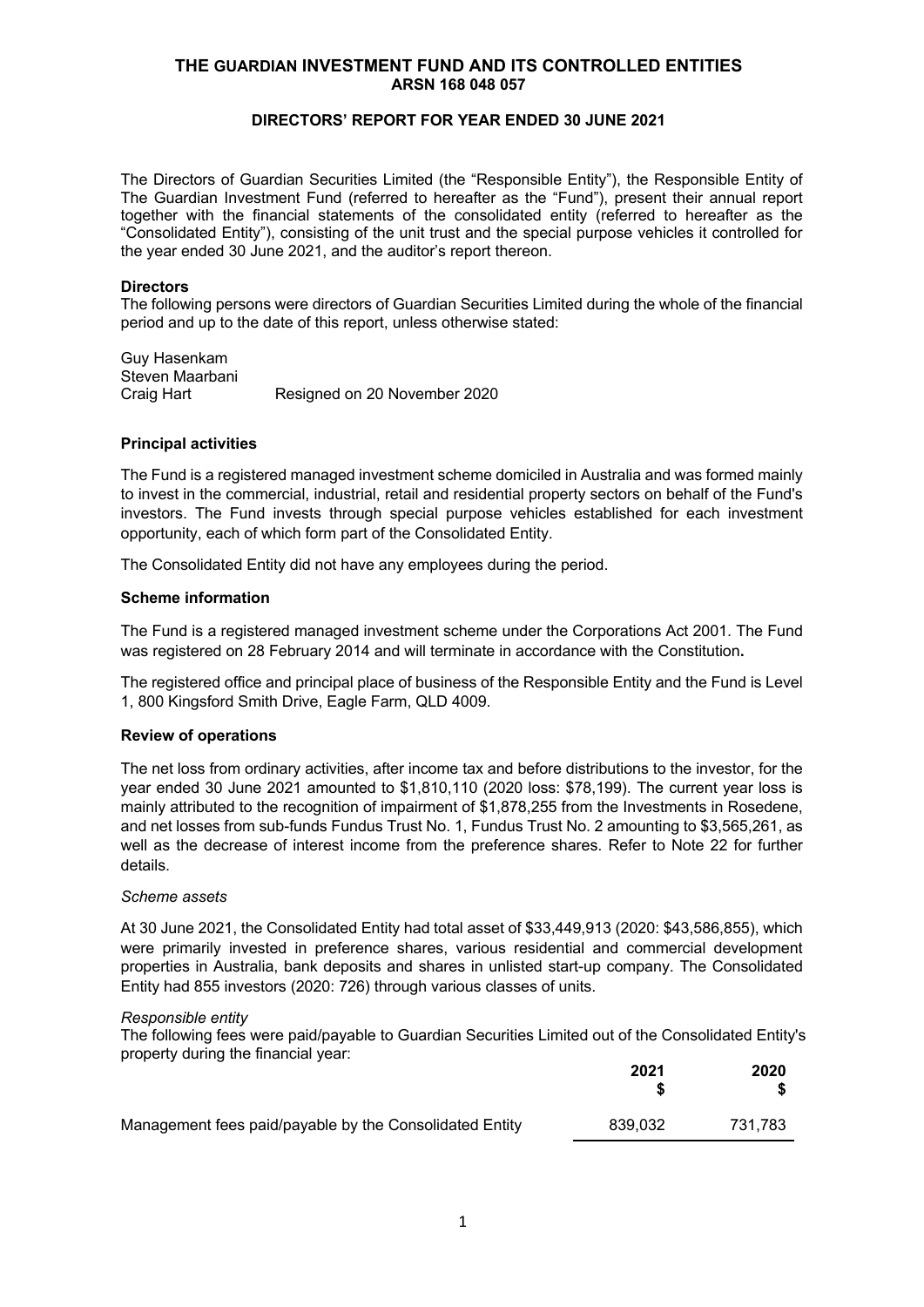### **DIRECTORS' REPORT FOR YEAR ENDED 30 JUNE 2021**

### **Review of operations (cont'd)**

The Responsible Entity and its associates had no funds invested in the Consolidated Entity at balance date.

*Distributions*

Distributions paid or payable by the Fund since the end of the previous financial year were \$1,276,857 (2020: \$3,134,675).

### *Investor Funds*

The Consolidated Entity paid \$7,049,975 of net investor funds during the year (2020: net received \$9,931,831). The net balance attributable to investors as at 30 June 2021 is \$33,449,913 (2020: \$43,586,855).

### **Significant changes in the state of affairs**

The only significant change in the state of affairs related to loss of control of subsidiaries Fundus 1 and Fundus 2, as was explained in the review of operations section above. In the opinion of the Responsible Entity, there were no other significant changes in the state of affairs of the Consolidated Entity that occurred during the year under review other than as disclosed in the review of operations and principal activities.

### **Matters subsequent to the end of the financial year**

No matters or circumstances have arisen since 30 June 2021 that have significantly affected, or may significantly affect the Consolidated Entity's operations, the results of those operations, or the Consolidated Entity's state of affairs in future financial years.

### **Likely developments**

The Consolidated Entity will continue to pursue its policy of increasing returns through active investment selection.

Further information about likely developments in the operations of the Consolidated Entity and the expected results of those operations in future financial years has not been included in this report because disclosure of the information would be likely to result in unreasonable prejudice to the Consolidated Entity.

### **Environmental regulations**

The Consolidated Entity is not subject to any significant environmental regulation under Australian Commonwealth or State law.

### **Indemnities and insurance premiums for officers or auditors**

The Constitution of the Responsible Entity requires it to indemnify all current and former officers of the Responsible Entity (but not including auditors) out of the property of the Responsible Entity against:

a. any liability for costs and expenses which may be incurred by that person in defending civil or criminal proceedings in which judgement is given in that person's favour, or in which the person is acquitted, or in connection with an application in relation to any such proceedings in which the court grants relief to the person under the Corporations Act 2001; and

b. a liability incurred by the person, as an officer of the Responsible Entity or of a related body corporate, to another person (other than the Responsible Entity or a related body corporate) unless the liability arises out of conduct involving a lack of good faith.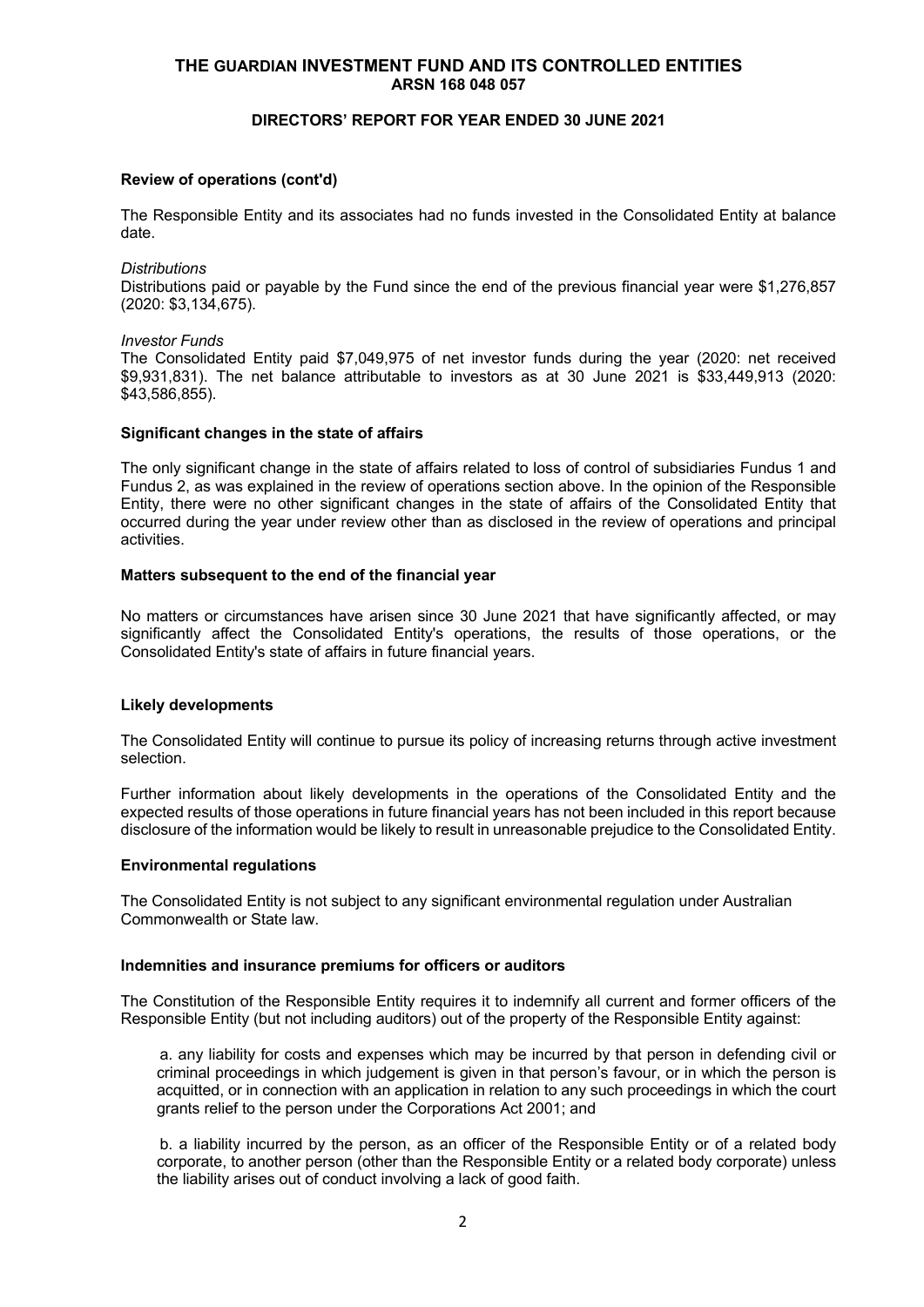# **DIRECTORS' REPORT FOR YEAR ENDED 30 JUNE 2021**

#### **Indemnities and insurance premiums for officers or auditors (Cont'd)**

During the financial year, the Responsible Entity paid an insurance premium in respect of a contract insuring each of the officers of the Responsible Entity. The amount of the premium is, under the terms of the insurance contract, confidential. The liabilities insured include costs and expenses that may be incurred in defending civil or criminal proceedings that may be brought against the officers in their capacity as officers of the Responsible Entity or related body corporates. This insurance premium does not cover auditors.

The Consolidated Entity has not indemnified or insured directors or officers.

### **Auditor's independence declaration**

A copy of the auditor's independence declaration as required under section 307C of the Corporations Act 2001 is set out on the following page.

This report is made in accordance with a resolution of directors, pursuant to section 298(2)(a) of the Corporations Act 2001.

On behalf of the board,

3 May 2022 **Sydney** 

F

**Steven Maarbani Director**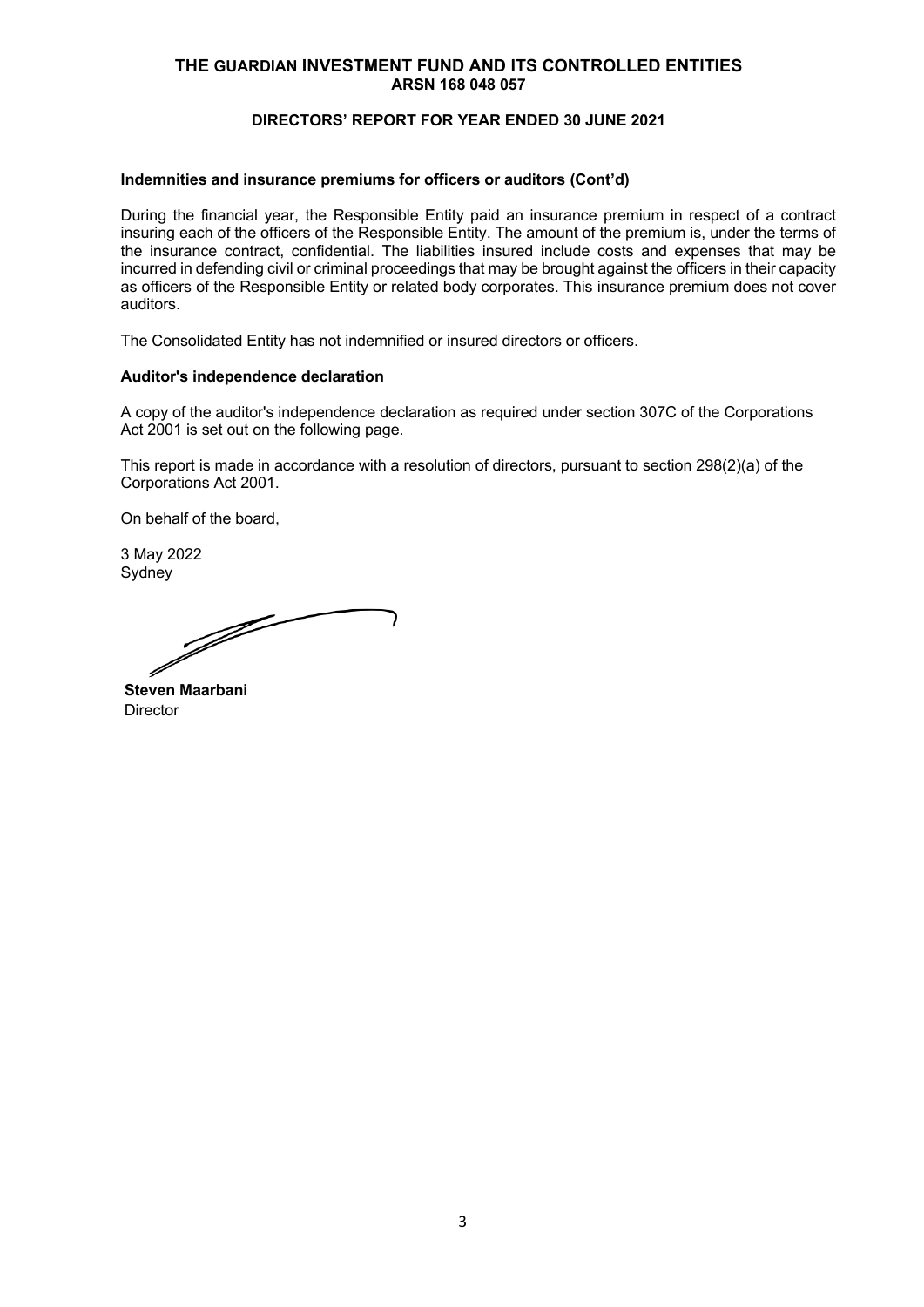

#### **RSM Australia Partners**

Level 21, 55 Collins Street Melbourne VIC 3000 PO Box 248 Collins Street West VIC 8007

> T+61(0) 392868000  $F + 61(0)$  3 9286 8199

> > www.rsm.com.au

### **AUDITOR'S INDEPENDENCE DECLARATION**

As lead auditor for the audit of the financial report of The Guardian Investment Fund for the year ended 30 June 2021, I declare that, to the best of my knowledge and belief, there have been no contraventions of:

- (i) the auditor independence requirements of the *Corporations Act 2001* in relation to the audit; and
- (ii) any applicable code of professional conduct in relation to the audit.

## **RSM AUSTRALIA PARTNERS**

**R J MORILLO MALDONADO** Partner

3 May 2022 Melbourne, Victoria

### THE POWER OF BEING UNDERSTOOD AUDIT | TAX | CONSULTING

RSK AistraliePartners is a member of the RSK network and trades as RSK. RSK is the trading name used by the member effective RSK network. Each member of the<br>RSK network is an independent accounting and consulting firm whic RS M. Australia Partners A BN 36 965 185 036

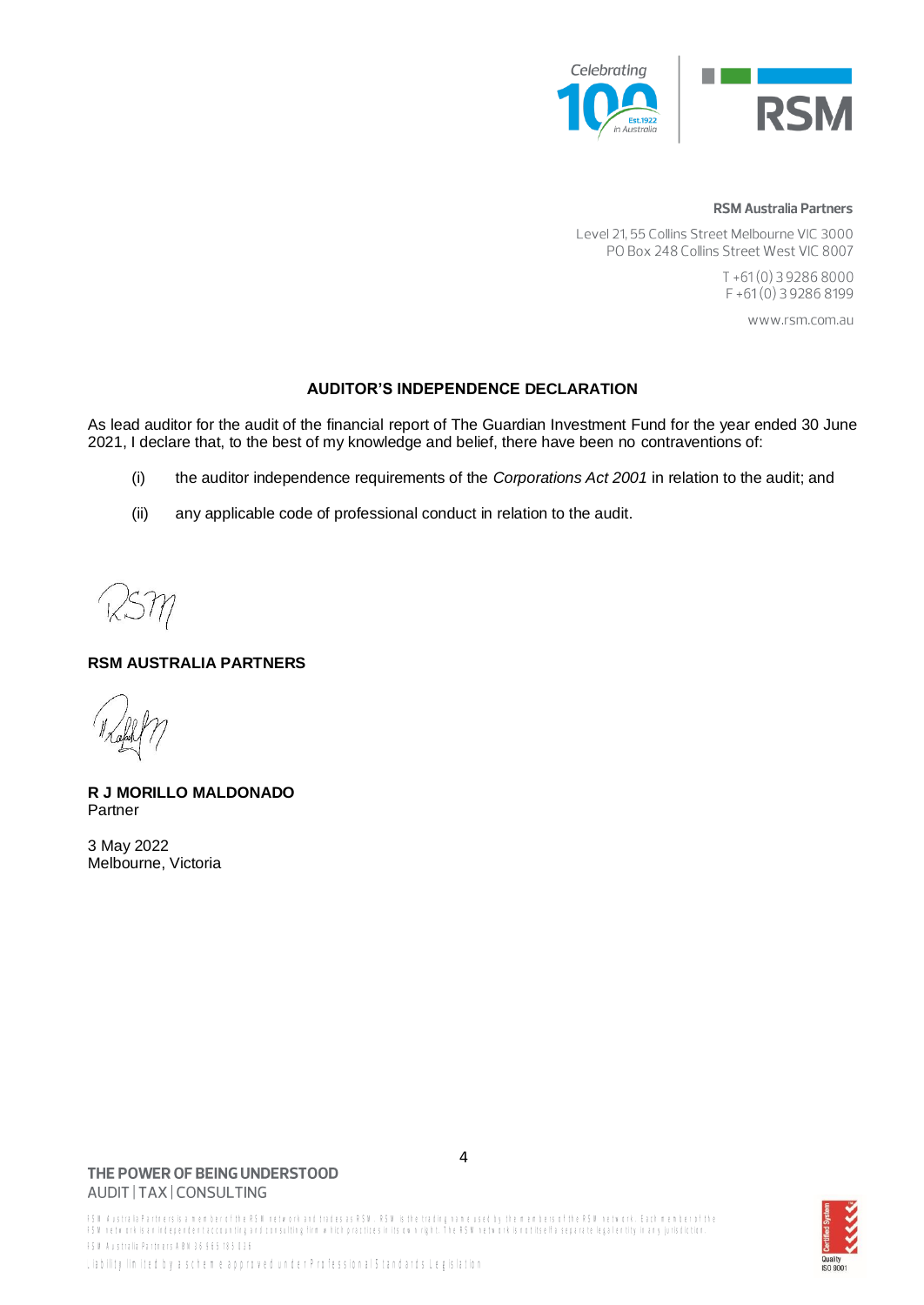## **THE GUARDIAN INVESTMENT FUND AND ITS CONTROLLED ENTITIES ARSN 168 048 057 CONTENTS ANNUAL REPORT FOR THE YEAR ENDED 30 JUNE 2021**

#### **Contents**

| 6  |
|----|
| 7  |
| 8  |
| 9  |
| 10 |
| 34 |
| 35 |
|    |

The financial report covers The Guardian Investment Fund as a Consolidated entity consisting of The Guardian Investment Fund (the Master Fund) and its controlled Sub Fund investments, being Full Luck Fund Sub-Fund and controlled entity Full Luck Pty Limited, SJQ Investments Sub-Fund Pty Limited and its controlled entity SJQ Investments Pty Ltd, and Development Income Fund Sub-Fund. The Responsible Entity of The Guardian Investment Fund is Guardian Securities Limited (Responsible Entity).

The Responsible Entity's registered address is Unit 2, 34 Florence Street, Teneriffe, QLD 4005.

The financial report was authorised for issue, in accordance with a resolution of directors of the Responsible Entity, on May 2022.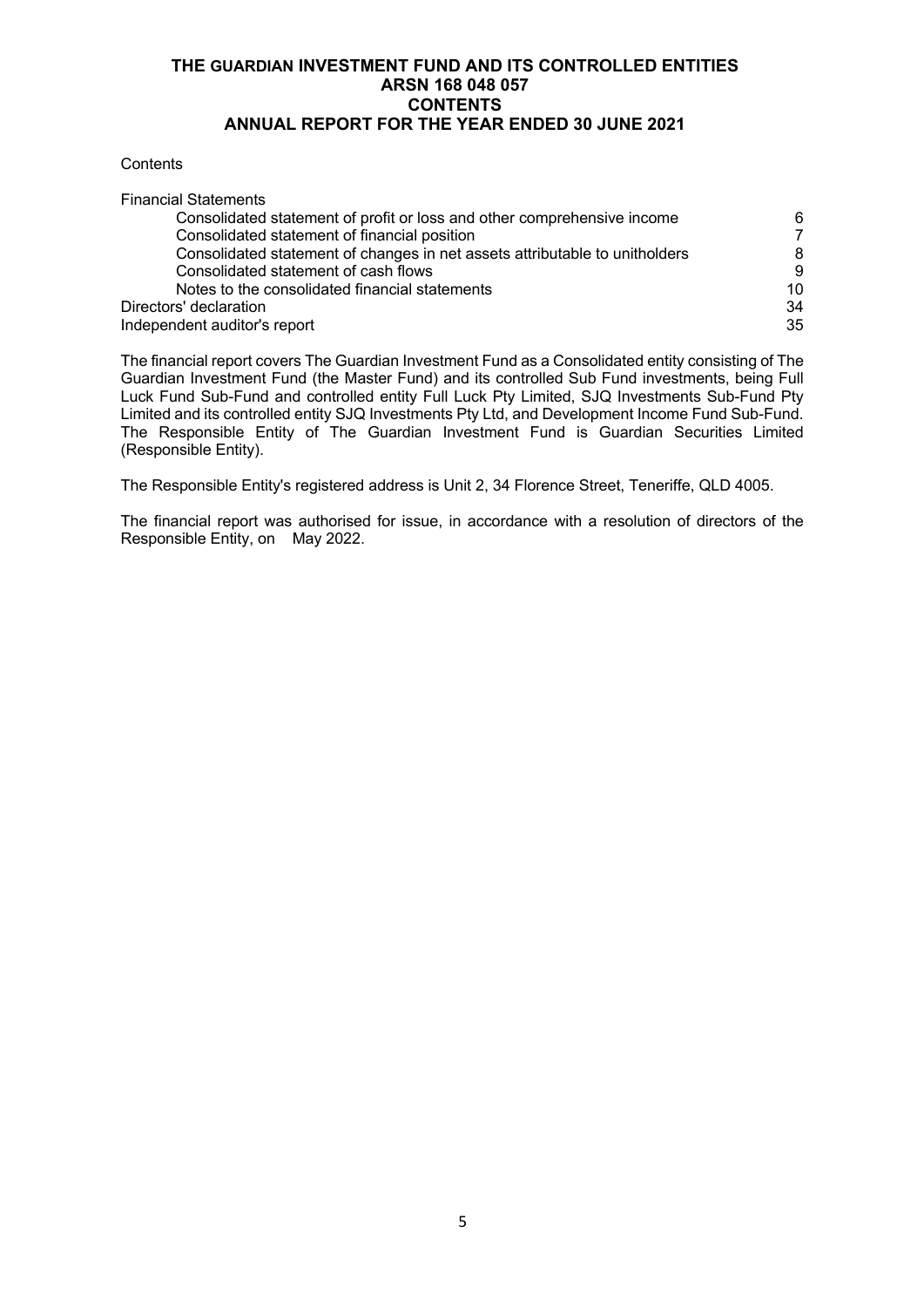# **CONSOLIDATED STATEMENT OF PROFIT OR LOSS AND OTHER COMPREHENSIVE INCOME For THE YEAR ENDED 30 JUNE 2021**

|                                                     |                | <b>Consolidated</b> |               |
|-----------------------------------------------------|----------------|---------------------|---------------|
|                                                     | <b>Note</b>    | 2021                | 2020          |
|                                                     |                |                     | Restated*     |
|                                                     |                | \$                  | S             |
| <b>Revenue from ordinary operations</b>             |                |                     |               |
| Interest income                                     | $\overline{7}$ | 2,114,348           | 4,615,544     |
| Other income                                        |                | 609,381             | 179,450       |
|                                                     |                | 2,723,730           | 4,794,994     |
|                                                     |                |                     |               |
| <b>Other revenue</b>                                |                |                     |               |
| Fair value gain                                     |                | 1,159,445           |               |
| <b>Expenses from ordinary operations</b>            |                |                     |               |
| Management fees                                     | 17             | (839,032)           | (731, 783)    |
| <b>Professional fees</b>                            |                | (1,888,589)         | (1, 207, 183) |
| Expected credit losses and impairment               | 8              | (438, 175)          | (1,988,914)   |
| Impairment expense on inventory                     | 11             |                     | (547, 733)    |
| Legal expenses                                      | 23             | (1,816,787)         |               |
| Other expenses                                      |                | (710, 701)          | (397, 580)    |
| <b>Total expenses from ordinary operations</b>      |                | (5,693,284)         | (4,873,193)   |
| Loss before finance costs and income tax            |                |                     |               |
| attributable to unitholders                         |                | (1,810,110)         | (78, 199)     |
|                                                     |                |                     |               |
| Income tax benefit                                  |                |                     |               |
|                                                     |                |                     |               |
| Loss after income tax expense and before            |                |                     |               |
| amounts attributable to unitholders                 |                | (1,810,110)         | (78, 199)     |
|                                                     |                |                     |               |
| <b>Finance costs attributable to unitholders</b>    |                |                     |               |
| Distributions to unitholders                        | 14             | (1,276,857)         | (3, 134, 675) |
|                                                     |                |                     |               |
| Other comprehensive income                          |                |                     |               |
| Other comprehensive income for the year, net of tax |                |                     |               |
| <b>Total comprehensive income</b>                   |                |                     |               |
|                                                     |                |                     |               |
| Change in net assets attributable to unitholders    |                | (3,086,967)         | (3,212,874)   |
|                                                     |                |                     |               |

*\* Refer to note 5 for the details of the restatement*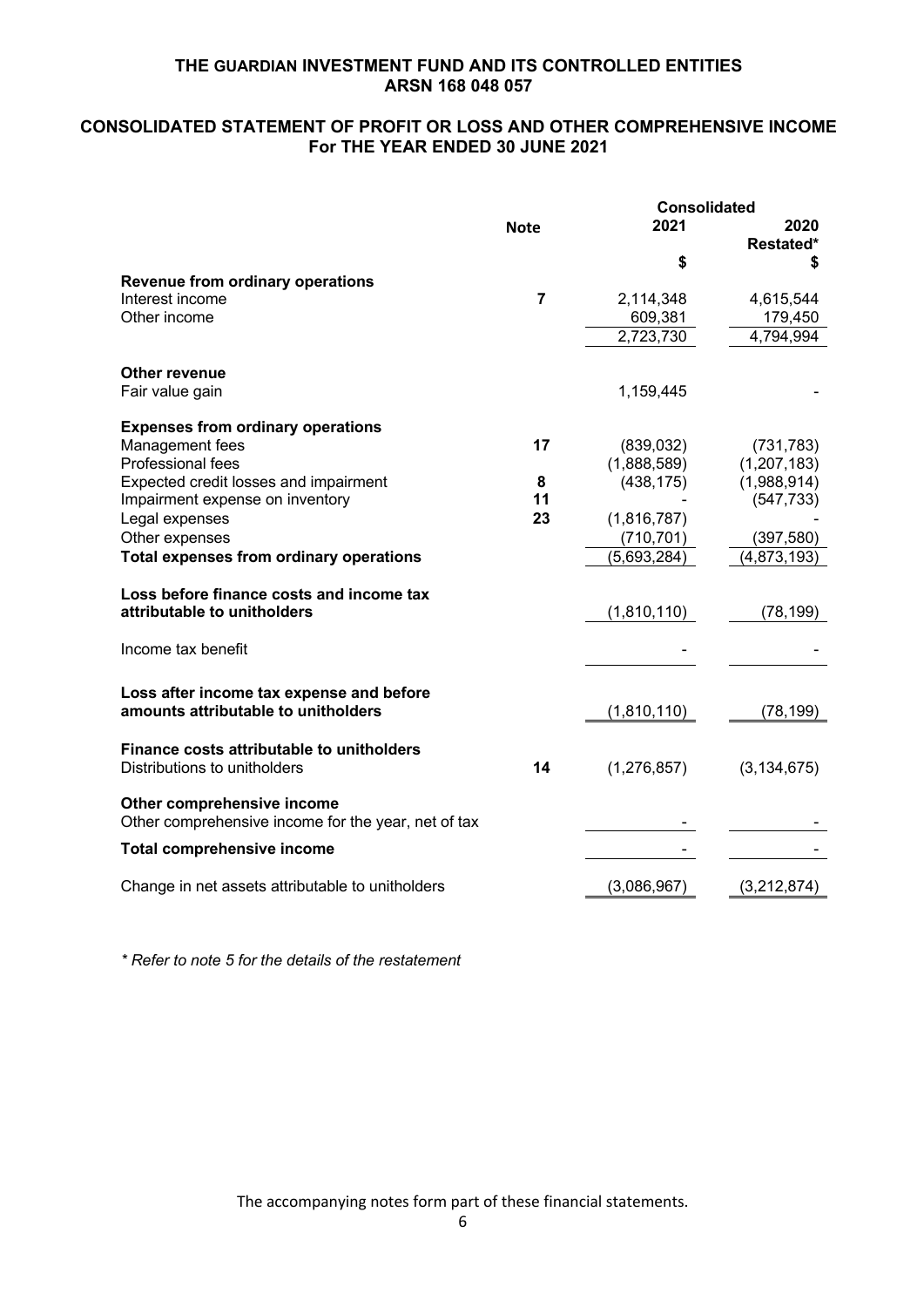## **CONSOLIDATED STATEMENT OF FINANCIAL POSITION AS AT 30 JUNE 2021**

|                                                   | <b>Consolidated</b> |            |                      |
|---------------------------------------------------|---------------------|------------|----------------------|
|                                                   | <b>Note</b>         | 2021       | 2020 *               |
|                                                   |                     | \$         | <b>Restated</b><br>2 |
| <b>Assets</b>                                     |                     |            |                      |
| Cash and cash equivalents                         | 9                   | 19,167     | 2,871,484            |
| Trade and other receivables                       | 10                  | 1,228,089  | 1,014,413            |
| Inventories - Work in Progress                    | 11                  |            | 1,736,857            |
| <b>Investment in Fundus Trusts</b>                | 23                  | 6,908,488  |                      |
| Other financial assets                            | 12                  | 27,431,965 | 39, 174, 785         |
| <b>Total assets</b>                               |                     | 35,587,709 | 44,797,539           |
| <b>Liabilities</b>                                |                     |            |                      |
| Financial liabilities measured at amortised cost: |                     |            |                      |
| Trade and other payables                          | 13                  | 2,137,796  | 1,210,684            |
| <b>Total liabilities (excluding net assets)</b>   |                     |            |                      |
| attributable to investors)                        |                     | 2,137,796  | 1,210,684            |
| Net assets attributable to investors - liability  |                     | 33,449,913 | 43,586,855           |

*\* Refer to note 5 for the details of the restatement*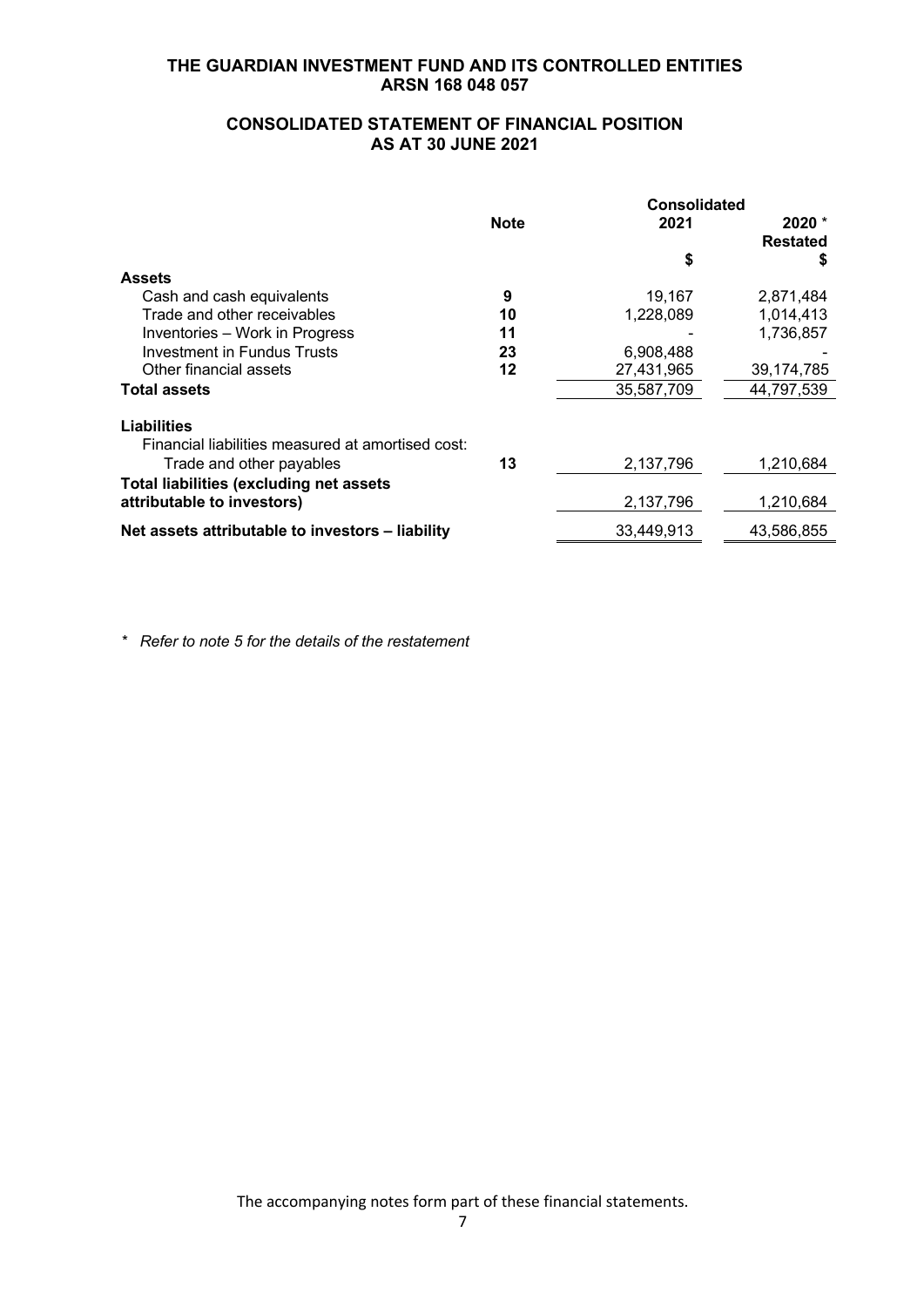# **CONSOLIDATED STATEMENT OF CHANGES IN NET ASSETS ATTRIBUTABLE TO UNITHOLDERS FOR THE YEAR ENDED 30 JUNE 2021**

|                                                                                                                                      |              | <b>Consolidated</b>         |                               |  |
|--------------------------------------------------------------------------------------------------------------------------------------|--------------|-----------------------------|-------------------------------|--|
|                                                                                                                                      | <b>Notes</b> | 2021                        | 2020                          |  |
|                                                                                                                                      |              | No.                         | \$                            |  |
| Balance as at 1 July 2020                                                                                                            |              | 63,102,771                  | 43,586,855*                   |  |
| Issue of units<br>Application funds received but not yet issued<br>Redemption of units                                               |              | (7, 229, 975)               | 180,000<br>(7,229,975)        |  |
| Increase in net assets attributable to unitholders<br>from transactions in units<br>Change in net assets attributable to unitholders |              | (7,229,975)                 | (7,049,975)<br>(3,086,967)    |  |
| <b>Balance at 30 June 2021</b>                                                                                                       |              | 55,872,796                  | 33,449,913                    |  |
| <b>Balance at 1 July 2019</b>                                                                                                        |              | 52,955,213                  | 36,867,898                    |  |
| Issue of units<br>Redemption of units                                                                                                |              | 14,343,298<br>(4, 195, 740) | 14, 127, 571<br>(4, 195, 740) |  |
| Increase in net assets attributable to unitholders<br>from transactions in units                                                     |              | 10,147,558                  | 9,931,831                     |  |
| Change in net assets attributable to unitholders                                                                                     |              |                             | (3,212,874)                   |  |
| Balance at 30 June 2020                                                                                                              |              | 63,102,771                  | 43,586,855                    |  |

*\* Refer to note 5 for the details of the restatement*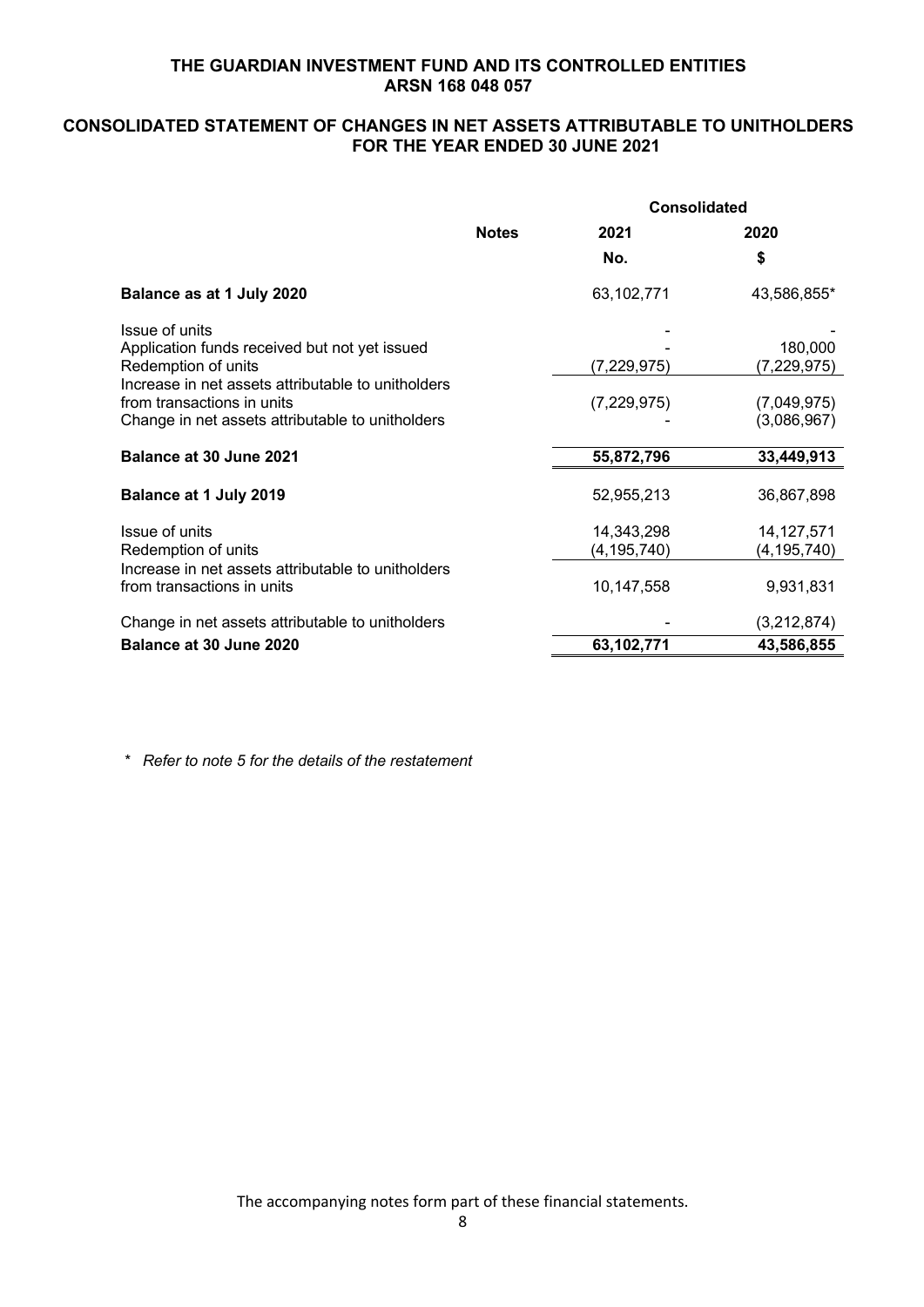# **CONSOLIDATED STATEMENT OF CASH FLOWS**

# **FOR THE YEAR ENDED 30 JUNE 2021**

| <b>Notes</b>                                                        |    | Units on Issue | <b>Net Assets</b><br><b>Attributable to</b><br><b>Unitholders</b> |
|---------------------------------------------------------------------|----|----------------|-------------------------------------------------------------------|
|                                                                     |    | No.            | \$                                                                |
| <b>Cash flows from operating activities</b>                         |    |                |                                                                   |
| Interest received                                                   |    | 515,715        | 3,654,546                                                         |
| Other income                                                        |    | 609,382        | 179,450                                                           |
| Management fees paid                                                |    | (138, 342)     | (554, 669)                                                        |
| Distribution paid to investors                                      |    | (186, 516)     | (2, 293, 738)                                                     |
| Other operating costs paid                                          |    | (2,231,220)    | (2,002,397)                                                       |
| Net cash flows (used in) operating activities                       | 24 | (1,430,981)    | (1,016,808)                                                       |
| Cash flows from investing activities                                |    |                |                                                                   |
| Payment for investment in preference shares                         |    | (1,347,062)    | (19, 119, 623)                                                    |
| Proceeds from redemption of preference shares                       |    | 8,557,709      | 12,118,617                                                        |
| Payment for inventories                                             |    |                | (202, 542)                                                        |
| Cash disposed due to loss of control of subsidiaries                |    | (1,582,008)    |                                                                   |
| Net cash flows used in investing activities                         |    | 5,628,639      | (7,203,548)                                                       |
| <b>Cash flows from financing activities</b>                         |    |                |                                                                   |
| Proceeds from issue of units and application funds                  |    | 180,000        | 14,127,571                                                        |
| Payment for redemption of units and application funds               |    | (7, 229, 975)  | (4, 195, 740)                                                     |
| Net cash flows from financing activities                            |    | (7,049,975)    | 9,931,831                                                         |
| Net (decrease)/increase in cash and cash equivalents                |    | (2,852,317)    | 1,711,475                                                         |
| Cash and cash equivalents at the beginning of the<br>financial year |    | 2,871,484      | 1,160,009                                                         |
| Cash balance as at 30 June 2021                                     | 9  | 19,167         | 2,871,484                                                         |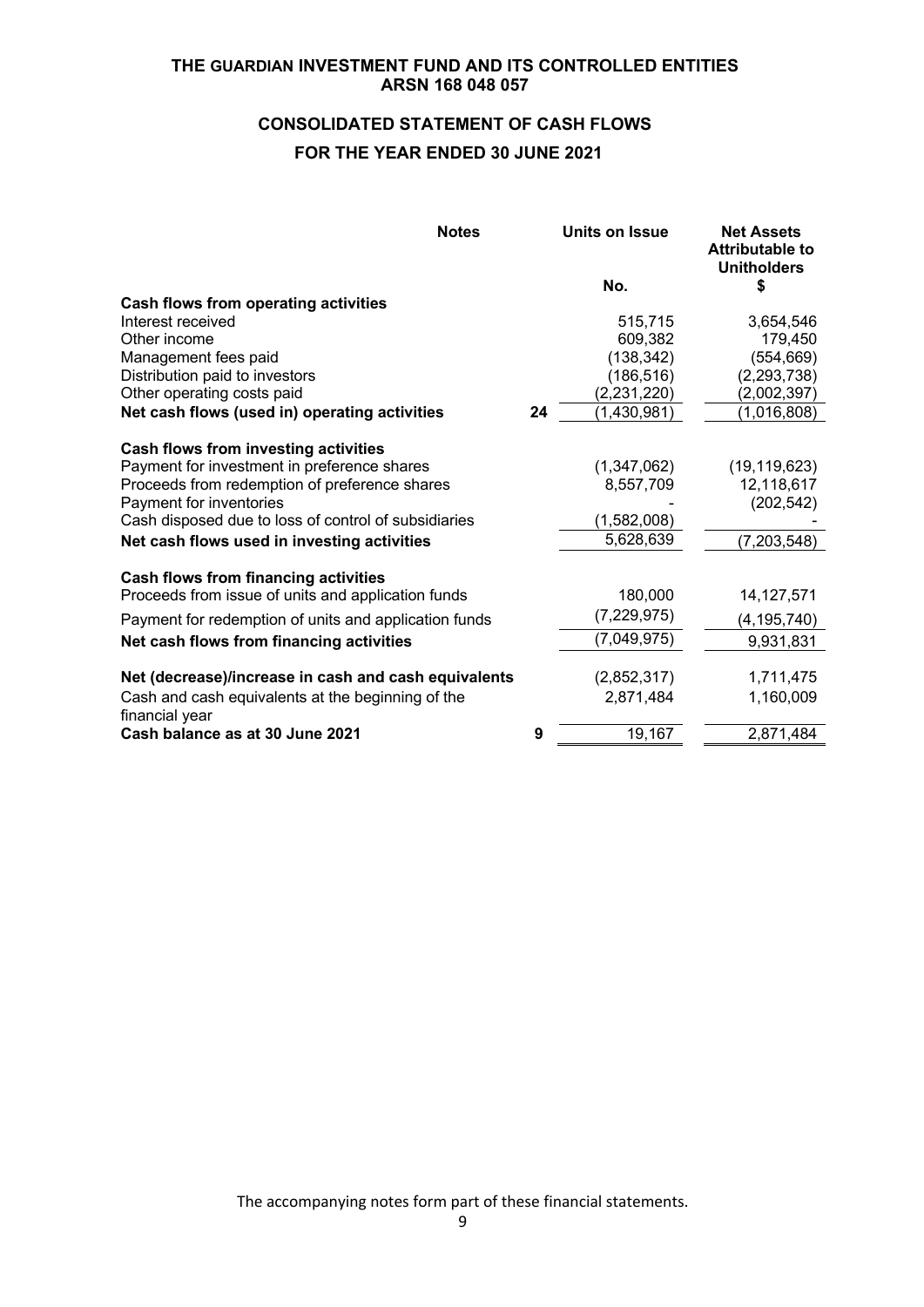# **NOTES TO THE CONSOLIDATED FINANCIAL STATEMENTS FOR THE YEAR ENDED 30 JUNE 2021**

## **1 GENERAL INFORMATION**

The Guardian Investment Fund ("the Fund" or "The Consolidated Entity") is a registered managed investment scheme domiciled in Australia and was formed to invest financial products and assets including in the commercial, industrial, retail and residential property sectors on behalf of the Fund's investors in accordance with its Product Disclosure Statement. The Fund mainly invests through special purpose vehicles established for each investment opportunity, and directly into financial instruments through sub-trusts, each of which form part of the Consolidated Entity.

## **2 STATEMENT OF SIGNIFICANT ACCOUNTING POLICIES**

The principal accounting policies adopted in the preparation of the financial statements are set out below. These policies have been consistently applied to all the years presented, unless otherwise stated.

## **Basis of preparation**

These general-purpose financial statements have been prepared in accordance with Australian Accounting Standards and Interpretations issued by the Australian Accounting Standards Board ('AASB') and the Corporations Act 2001, as appropriate for the Consolidated Entity, a for-profit oriented entity. These financial statements also comply with International Financial Reporting Standards as issued by the International Accounting Standards Board ('IASB').

The Statement of Financial Position is presented on a liquidity basis. Assets and liabilities are presented in decreasing order of liquidity. The table below presents the amount expected to be recovered or settled after more than twelve months for each asset and liability line item that combines amounts to be recovered or settled within twelve months as at 30 June 2021:

|                                                 | 30 June 2021 | 30 June 2020 |
|-------------------------------------------------|--------------|--------------|
| <b>Assets</b>                                   |              |              |
| <b>Expected within 12 months</b>                |              |              |
| Cash and cash equivalents                       | 19,167       | 2,871,484    |
| Trade and other receivables                     | 1,228,089    | 1,014,413    |
| Inventories                                     |              | 1,736,857    |
| Investment                                      | 6,908,488    |              |
| <b>Other Assets</b>                             | 4,664,463    | 10,406,597   |
|                                                 | 12,820,207   | 16,029,351   |
| <b>Expected in more than 12 months</b>          |              |              |
| Other assets                                    | 22,767,502   | 28,768,188   |
|                                                 | 22,767,502   | 28,768,188   |
| <b>TOTAL ASSETS</b>                             | 35,587,709   | 44,797,539   |
| Liabilities<br><b>Expected within 12 months</b> |              |              |
| Trade and other payables                        | 2,137,796    | 1,210,684    |
| <b>TOTAL LIABILITIES</b>                        | 2,137,896    | 1,210,684    |

The financial report has also been prepared on a historical cost basis, except for financial assets and financial liabilities held at fair value through profit or loss, that have been measured at fair value.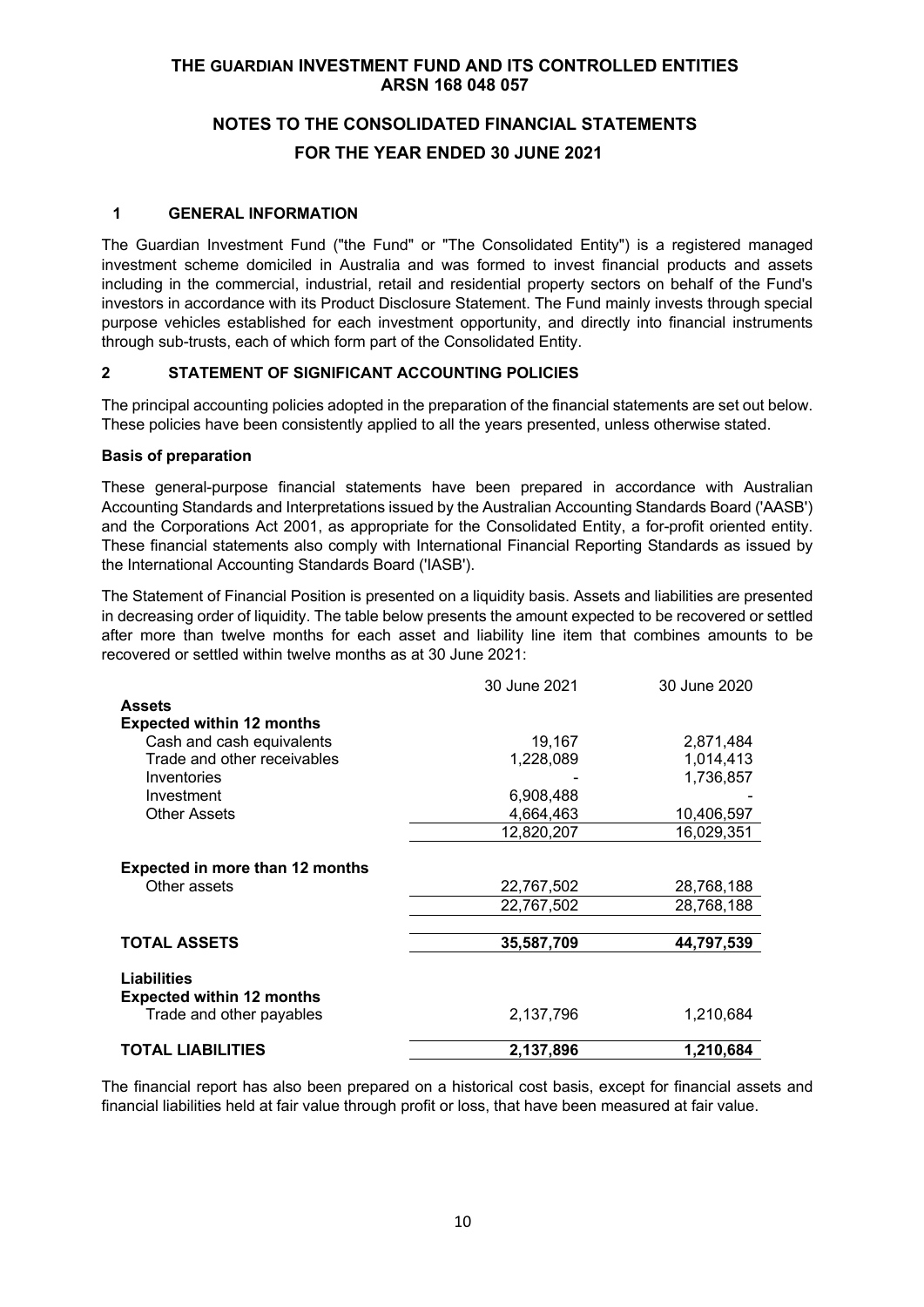# **NOTES TO THE CONSOLIDATED FINANCIAL STATEMENTS FOR THE YEAR ENDED 30 JUNE 2021**

## **2 STATEMENT OF SIGNIFICANT ACCOUNTING POLICIES (cont'd)**

In the case of net assets attributable to unitholders, the units are only redeemable in accordance with the terms of the relevant Supplementary Product Disclosure Statement. The amount expected to be settled within 12 months cannot be reliably determined. Each class of unit is associated with its own sub-fund where investors have certain rights discrete from investors who hold other unit classes.

The preparation of the financial statements requires the use of certain critical accounting estimates. It also requires management to exercise its judgement in the process of applying the Consolidated Entity's accounting policies. The areas involving a higher degree of judgement or complexity, or areas where assumptions and estimates are significant to the financial statements, are disclosed in note 3.

### **New, revised or amending Accounting Standards and Interpretations adopted**

The Consolidated Entity has adopted all of the new or amended Accounting Standards and Interpretations issued by the Australian Accounting Standards Board ('AASB') that are mandatory for the current half-year period.

Any new of amended Accounting Standards or Interpretations that are not yet mandatory have not been early adopted.

### **Master Fund information**

In accordance with the Corporations Act 2001, these financial statements present the results of the Consolidated Entity only. Supplementary information about the masterfund is disclosed in note 22.

### **Principles of consolidation**

The consolidated financial statements incorporate the assets and liabilities of all subsidiaries of The Guardian Investment Fund ('Fund' or 'Master Fund' or 'Unit Trust') as at 30 June 2021 and the results of all subsidiaries for the year then ended. The Guardian Investment Fund and its subsidiaries together are referred to in these financial statements as the 'Consolidated Entity'.

Subsidiaries are all those entities over which the Consolidated Entity has control. The Consolidated Entity controls an entity when the Consolidated Entity is exposed to, or has rights to, variable returns from its involvement with the entity and has the ability to affect those returns through its power to direct the activities of the entity. Subsidiaries are fully consolidated from the date on which control is transferred to the Consolidated Entity. They are de-consolidated from the date that control ceases.

Intercompany transactions, balances and unrealised gains on transactions between entities in the Consolidated Entity are eliminated. Unrealised losses are also eliminated unless the transaction provides evidence of the impairment of the asset transferred. Accounting policies of subsidiaries have been changed where necessary to ensure consistency with the policies adopted by the Consolidated Entity.

The acquisitions of subsidiaries is accounted for using the acquisition method of accounting. A change in ownership interest, without the loss of controls, is accounted of as an equity transaction, where the difference between consideration transferred and the book value of the shares of the non-controlling interest acquired is recognised directly in equity attributable to the parent.

## **Functional and presentation currency**

These financial statements are presented in Australian dollars, which is the Consolidated Entity's functional currency.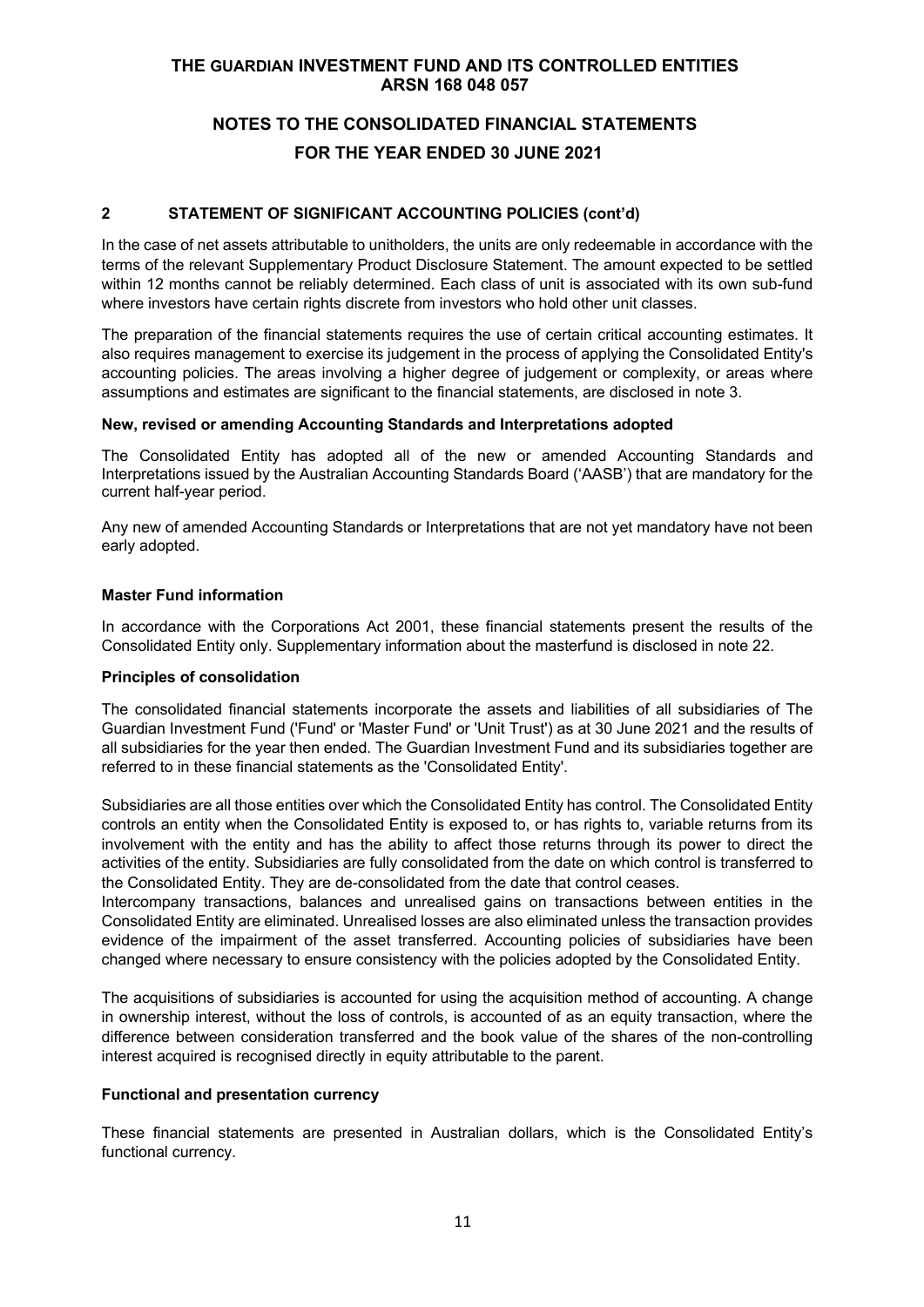# **NOTES TO THE CONSOLIDATED FINANCIAL STATEMENTS FOR THE YEAR ENDED 30 JUNE 2021**

## **2 STATEMENT OF SIGNIFICANT ACCOUNTING POLICIES (cont'd)**

### **Expenses**

All expenses, including Responsible Entity's fees and custodian fees, are recognised in profit or loss on an accruals basis.

## **Revenue Recognition**

Revenue is recognised when it is probable that the economic benefit will flow to the Consolidated Entity and the revenue can be reliably measured. Revenue is measured at the fair value of the consideration received or receivable.

### *Interest income*

Interest income and expense is recognised in the statement of comprehensive income as it accrues, using the original effective interest rate of the instrument calculated at the acquisition or origination date. Interest income includes the amortisation of any discount or premium, transaction costs or other differences between the initial carrying amount of an interest-bearing instrument and its amount at maturity calculated on an effective interest rate basis.

Interest income is recognised on a gross basis, including withholding tax, if any.

### *Other revenue*

Other revenue is recognised when it is received or when the right to receive payment is established.

## **Income tax**

Under the current tax legislation, the fund is not subject to income tax provided it attributes the entirety of its taxable income, including realised capital gains, to its unitholders.

## **Distributions**

Distributions are payable as set out in the Fund's product disclosure statement. Such distributions are determined by the responsible entity of the Fund. Distributable income includes capital gains arising from the disposal of financial assets and liabilities held for trading. Unrealised gains and losses on financial assets and liabilities held for trading that are recognised as income are transferred to net assets attributable to unitholders and are not assessable and distributable until realised. Capital losses are not distributed to unitholders but are retained to be offset against any realised capital gains.

## **Increase/decrease in net assets attributable to unitholders**

Income not distributed is included in net assets attributable to unitholder. Where the Fund's units are classified as liabilities, movements in net assets attributable to unitholders are recognised in profit or loss as finance costs.

## **Financial Instruments - initial recognition and subsequent measurement**

A financial instrument is any contract that gives rise to a financial asset of one entity and a financial liability or equity instrument of another entity.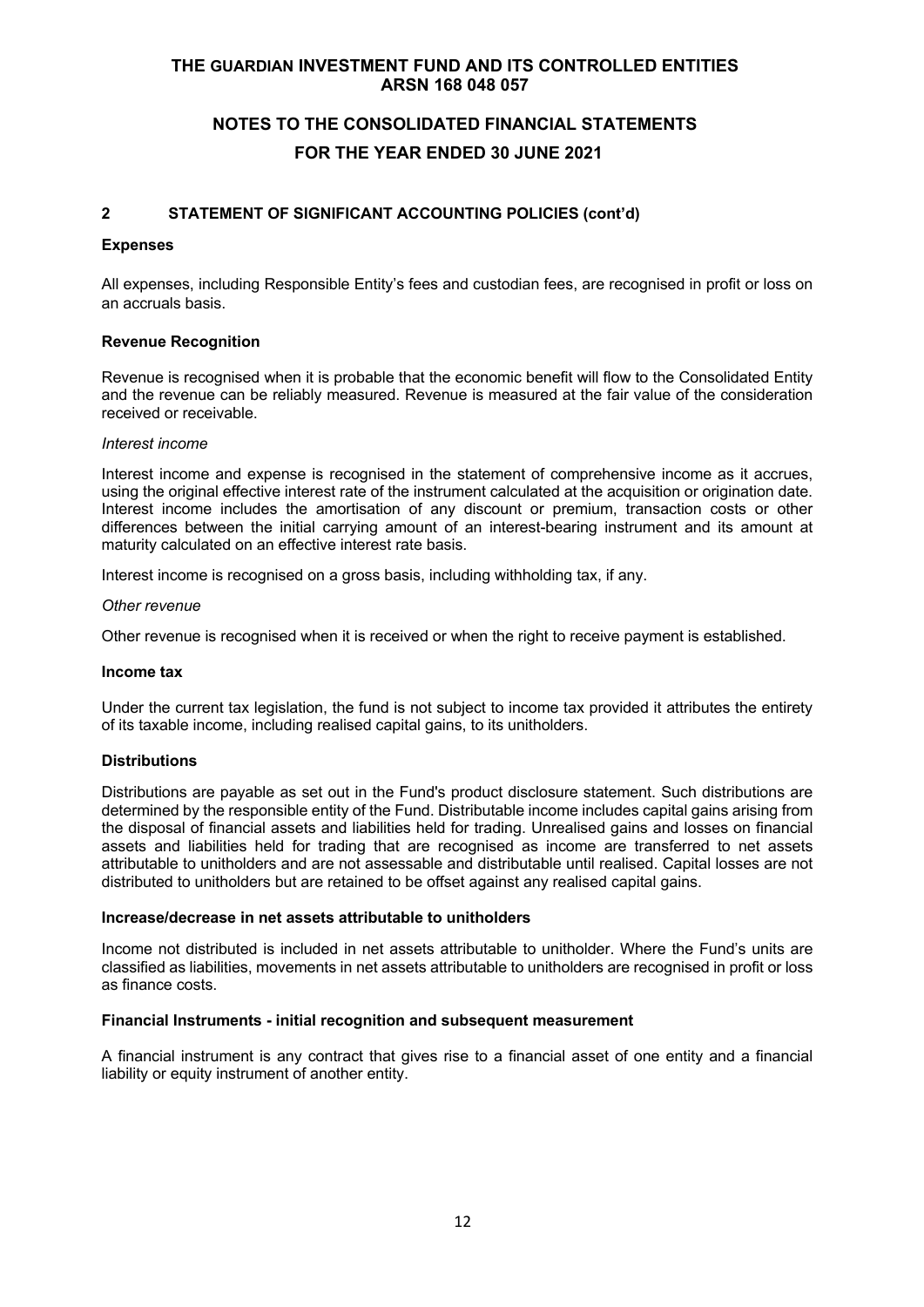# **NOTES TO THE CONSOLIDATED FINANCIAL STATEMENTS FOR THE YEAR ENDED 30 JUNE 2021**

## **2 STATEMENT OF SIGNIFICANT ACCOUNTING POLICIES (cont'd)**

### **Financial Assets**

### *Initial recognition and measurement*

Financial assets are classified, at the initial recognition, and subsequently measured at amortised cost, fair value through other comprehensive income (OCI), and fair value through profit or loss.

The classification of financial assets at initial recognition depends on the financial asset's contractual cash flow characteristics and the Consolidated Entity's business model for managing them. The Consolidated Entity initially measures a financial asset at its fair value plus, in the case of a financial asset not at fair value through profit or loss, transaction costs.

In order for a financial asset to be classified and measured at amortised cost or fair value through OCI, it needs to give rise to cash flows that are 'solely payments of principal and interest (SPPI) on the principal amount outstanding. This assessment is referred to as the SPPI test and is performed at an instrument level.

The Consolidated Entity's business model for managing financial assets refers to how it manages its financial assets in order to generate cash flows. The business model determines whether cash flows will result from collecting the contractual cash flows, selling the financial assets, or both.

Purchases or sales of financial assets that require delivery of assets within a time frame established by regulation or convention in the market place (regular way trades) are recognised on the trade date, i.e., the date that the Consolidated Entity commits to purchase or sell the asset.

## *Subsequent measurement*

For purposes of subsequent measurement, financial asset are classified in four categories:

- Financial assets at amortised cost (debt instruments),
- Financial assets at fair value through OCI with recycling of cumulative gains and losses (debt instruments),
- Financial assets designated at fair value through OCI with no recycling of cumulative gains and losses upon derecognition (equity instruments), and
- Financial assets at fair value through profit or loss.

### *Specific instruments - financial assets at amortised cost (debt instruments)*

This category is the most relevant to the Consolidated Entity. The Consolidated Entity measures financial assets at amortised cost if both of the following conditions are met:

- The financial asset is held within a business model with the objective to hold financial assets in order to collect contractual cash flows, and
- The contractual terms of the financial asset give rise on specified dates to cash flows that are solely payments of principal and interest on the principal amounts outstanding.

Financial assets at amortised cost are subsequently measured using the effective interest (EIR) method and are subject to impairment. Gains and losses are recognised in profit or loss when the asset is derecognised, modified or impaired.

The Consolidated Entity's financial assets at amortised cost include loans receivable and preference shares.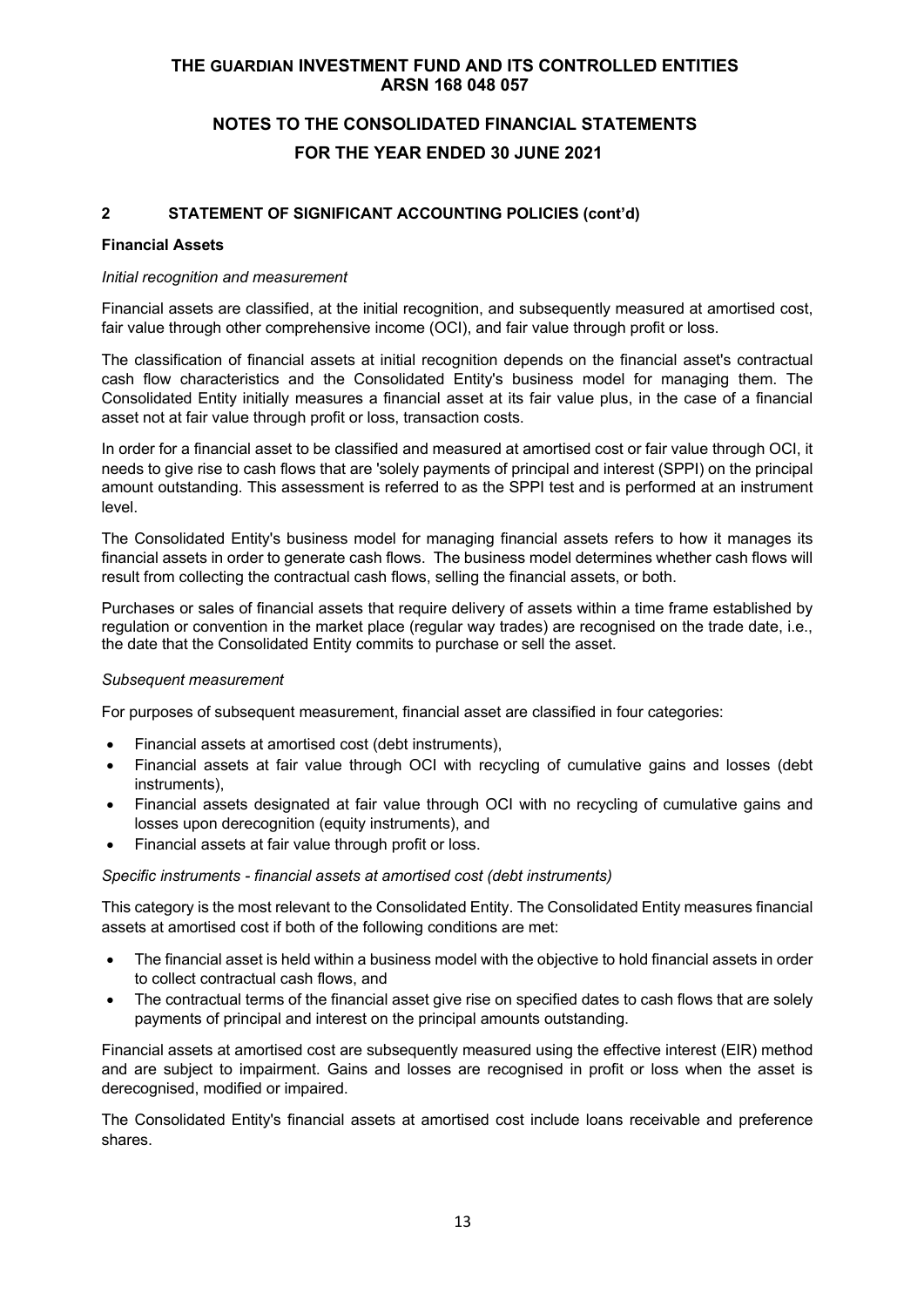# **NOTES TO THE CONSOLIDATED FINANCIAL STATEMENTS FOR THE YEAR ENDED 30 JUNE 2021**

## **2 STATEMENT OF SIGNIFICANT ACCOUNTING POLICIES (cont'd)**

### *Specific instruments - financial assets at fair value through profit or loss*

The Consolidated Entity has not elected to irrevocably classify its equity instruments designated at fair value through OCI. Financial assets at fair value through profit or loss are carried in the statement of financial position at fair value with net changes in fair value recognised in the statement of profit or loss. This category includes investments in unlisted companies.

### *Specific instruments - cash and cash equivalents*

Cash comprises current deposits with banks. Cash equivalents are short-term highly liquid investments that are readily convertible to known amounts of cash, are subject to an insignificant risk of changes in value and are held for the purpose of meeting short-term cash commitments rather than for investment or other purposes.

### *Derecognition*

A financial asset (or, where applicable, a part of a financial asset or part of a group of similar financial assets) is primarily derecognised (i.e. removed from the Consolidated Entity's statement of financial position) when:

- The rights to receive cash flows from the asset have expired, or
- The Consolidated Entity has transferred its rights to receive cash flows from the asset or has assumed an obligation to pay the received cash flows in full without material delay to a third party under a 'passthrough' arrangement; and either
	- a) the Consolidated Entity has transferred substantially all the risks and rewards of the asset, or
	- b) the Consolidated Entity has neither transferred nor retained substantially all the risks and rewards of the asset but has transferred control of the asset.

When the Consolidated Entity has transferred its rights to receive cash flows from an asset or has entered into a pass-through arrangement, it evaluates if, and to what extent, it has retained the risks and rewards of ownership. When it has neither transferred nor retained substantially all of the risks and rewards of the asset, nor transferred control of the asset, the Consolidated Entity continues to recognise the transferred asset to the extent of its continuing involvement. In that case, the Consolidated Entity also recognises an associated liability. The transferred asset and the associated liability are measured on a basis that reflects the rights and obligations that the Consolidated Entity has retained.

Continuing involvement that takes the form of a guarantee over the transferred asset is measured at the lower of the original carrying amount of the asset and the maximum amount of consideration that the Consolidated Entity could be required to repay.

### *Impairment of financial assets*

Further disclosures relating to impairment of financial assets are provided in Note 3.

The Consolidated Entity recognises an allowance for expected credit losses (ECLs) for all debt instruments not held at fair value through profit or loss. ECLs are based on the difference between the contractual cash flows due in accordance with the contract and all the cash flows that the Consolidated Entity expects to receive, discounted at an approximation of the original effective interest rate. The expected cash flows will include cash flows from the sale of collateral held or other credit enhancements that are integral to the contractual terms.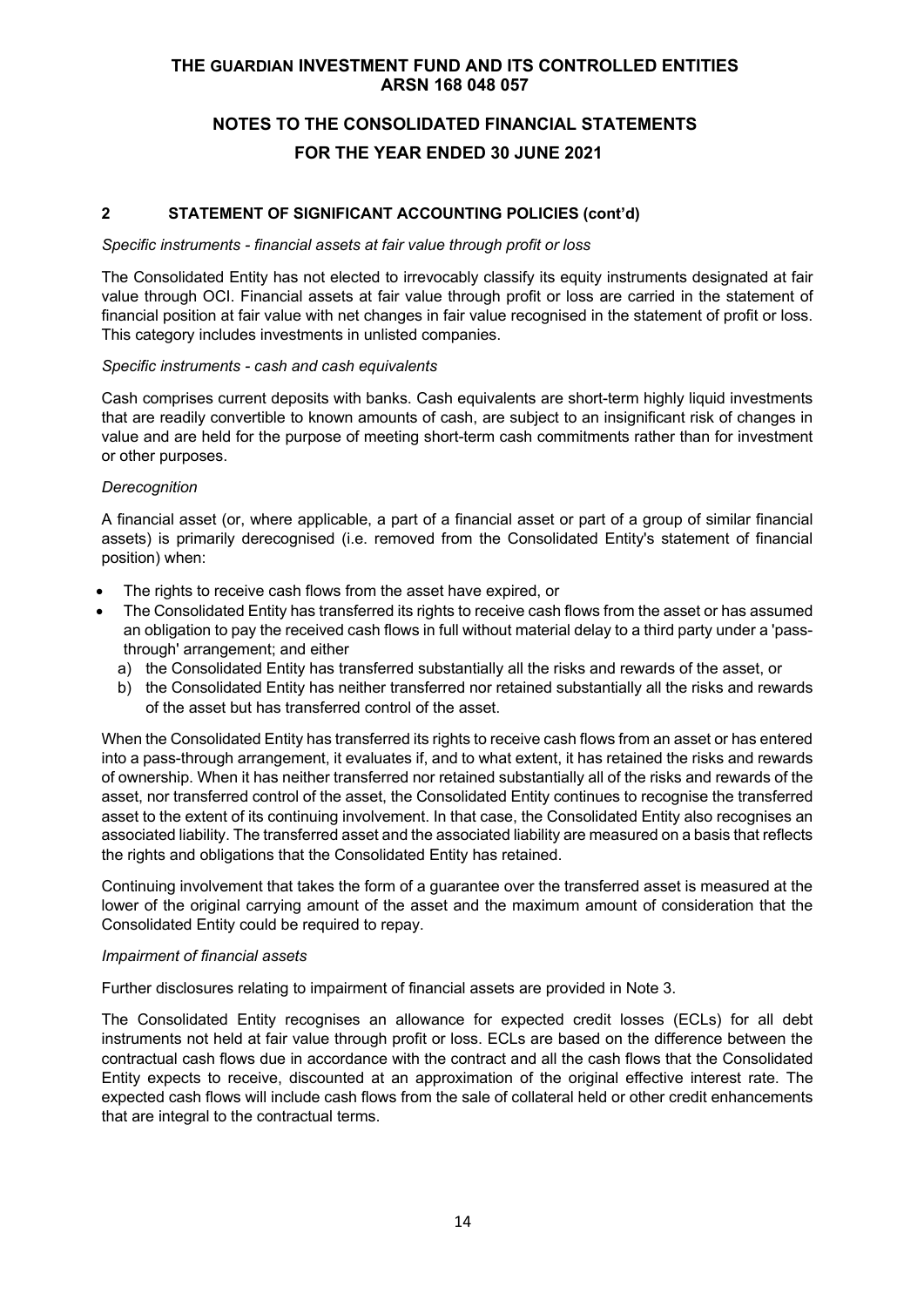# **NOTES TO THE CONSOLIDATED FINANCIAL STATEMENTS FOR THE YEAR ENDED 30 JUNE 2021**

# **2 STATEMENT OF SIGNIFICANT ACCOUNTING POLICIES (cont'd)**

ECLs are recognised in two stages. For credit exposures for which there has not been a significant increase in credit risk since initial recognition, ECLs are provided for credit losses that result from default events that are possible within the next 12-months (a 12-month ECL). For those credit exposures for which there has been a significant increase in credit risk since initial recognition, a loss allowance is required for credit losses expected over the remaining life of the exposure, irrespective of the timing of the default (a lifetime ECL).

For receivables, the Consolidated Entity applies a simplified approach in calculating the ECLs. Therefore, the Consolidated Entity does not track changes in credit risk, but instead recognises a loss allowance based on lifetime ECLs at each reporting date. The Consolidated Entity has established a provision matrix that is based on its historical credit loss experience, adjusted for forward-looking factors specific to the debtors and the economic environment.

For financial assets at amortised cost, the Consolidated Entity applies the general expected credit loss model. At every reporting date, the Consolidated Entity evaluates whether the receivable is considered to have an increase in credit risk using all reasonable and supportable information that is available without undue cost or effort. In making that evaluation, the Consolidated Entity reassesses the credit rating of the receivable. In addition, the Consolidated Entity considers that there has been a significant increase in credit risk when contractual payments are more than 30 days past due. When there has been a significant increase in credit risk since origination, the allowance will be based on the lifetime ECL. A financial asset is written off when there is no reasonable expectation of recovering the contractual cash flows. Refer to note 3 for further details.

## **Financial liabilities**

### *Initial recognition and measurement*

Financial liabilities are classified, at the initial recognition, as financial liabilities at fair value through profit or loss, loans and borrowings, and payables, as appropriate.

All financial liabilities are recognised initially at fair value and, in the case of loans, borrowings and payables, net of directly attributable costs.

The Consolidated Entity's financial liabilities include trade and other payables.

### *Subsequent measurement*

The measurement of financial liabilities depends on their classification, as described below for the material classifications:

### *Financial liabilities at fair value through profit or loss*

Financial liabilities at fair value through profit or loss include financial liabilities held for trading and financial liabilities designated upon initial recognition as at fair value through profit or loss.

Financial liabilities are classified as held for trading if they are incurred for the purpose of repurchasing in the near term.

Gains or losses on liabilities held for trading are recognised in the statement of profit or loss.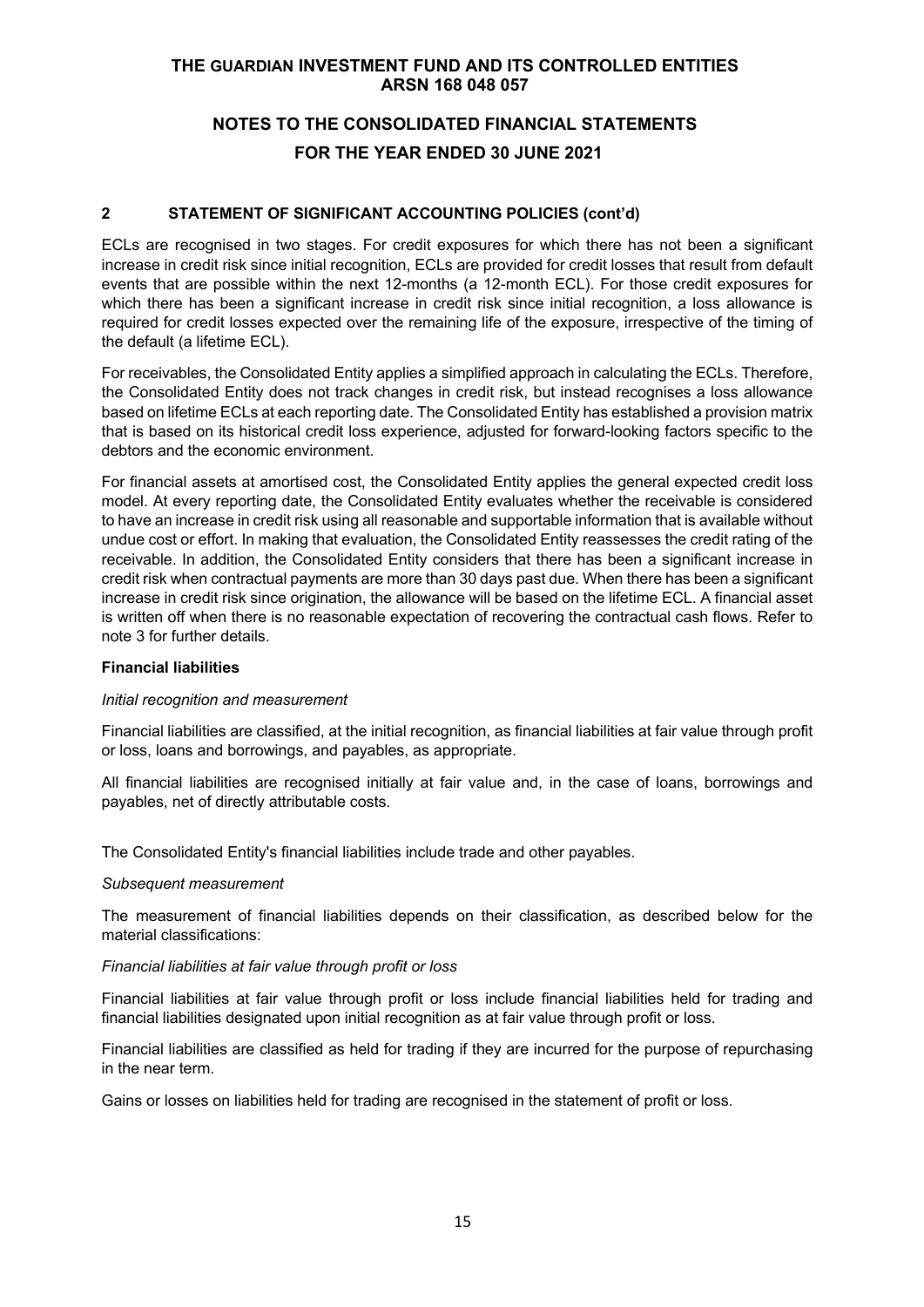# **NOTES TO THE CONSOLIDATED FINANCIAL STATEMENTS FOR THE YEAR ENDED 30 JUNE 2021**

# **2 STATEMENT OF SIGNIFICANT ACCOUNTING POLICIES (cont'd)**

Financial liabilities designated upon initial recognition at fair value through profit or loss are designated at the initial date of recognition, and only if the criteria in AASB 9 are satisfied. The Consolidated Entity has not designated any financial liability as at fair value through profit or loss.

## *Derecognition*

A financial liability is derecognised when the obligation under the liability is discharged or cancelled or expires. When an existing financial liability is replaced by another from the same lender on substantially different terms, or the terms of an existing liability are substantially modified, such an exchange or modification is treated as the derecognition of the original liability and the amount is recognised in the statement of profit or loss.

## **Inventories**

Inventories of the Consolidated Entity represent work in progress for the property developments. Inventories are measured at the lower of cost and net realisable value. Cost includes the cost of acquisition, and for development properties also includes development and costs of conversion incurred from the commencement of construction until the point of time that construction of the property is completed, and the property is ready for sale. Net realisable value is the estimated selling price in the ordinary course of business less the estimated costs of completion and estimated costs necessary to make the sale.

## **Trade and other Receivables**

Receivables may include amounts for dividends, interest and trust distributions. Dividends and trust distributions are accrued when the right to receive payment is established. Interest is accrued at the end of each reporting period from the time of last payment in accordance with the policy set out in above. Amounts are generally received within 30 days of being recorded as receivables.

## **Trade and other payables**

These amounts represent liabilities for goods and services provided to the Consolidated Entity prior to the end of the financial year and which are unpaid. Due to their short-term nature, trade and other payables are measured at amortised cost and are not discounted. The amounts are unsecured and are usually paid within 30 days of recognition.

## **Units issued, applications and redemptions**

All redeemable units issued by the Fund provide the investors (including preference shares) with the right to redemption for cash and give rise to a financial liability. In accordance with the Product Disclosure Statement the Fund is contractually obliged to redeem units at the redemption price, however redemption is subject to the availability of surplus liquidity and at the approval of the Responsible Entity. Such units are classified as liabilities to the investors and are measured at amortised cost.

## **Goods and services tax**

Management fees, custody fees and other expenses are recognised net of the amount of goods and services tax (GST) recoverable from the Australian Taxation Office (ATO). Payables are stated with the amount of GST included. The net amount of GST recoverable from the ATO is included in receivables in the statement of financial position. Cash flows are included in the statement of cash flow on a gross basis. The GST components of cash flows arising from investing or financing activities which are recoverable from, or payable to the tax authority, are presented as operating cash flows. Commitments and contingencies are disclosed net of the amount of GST recoverable from, or payable to, the tax authority.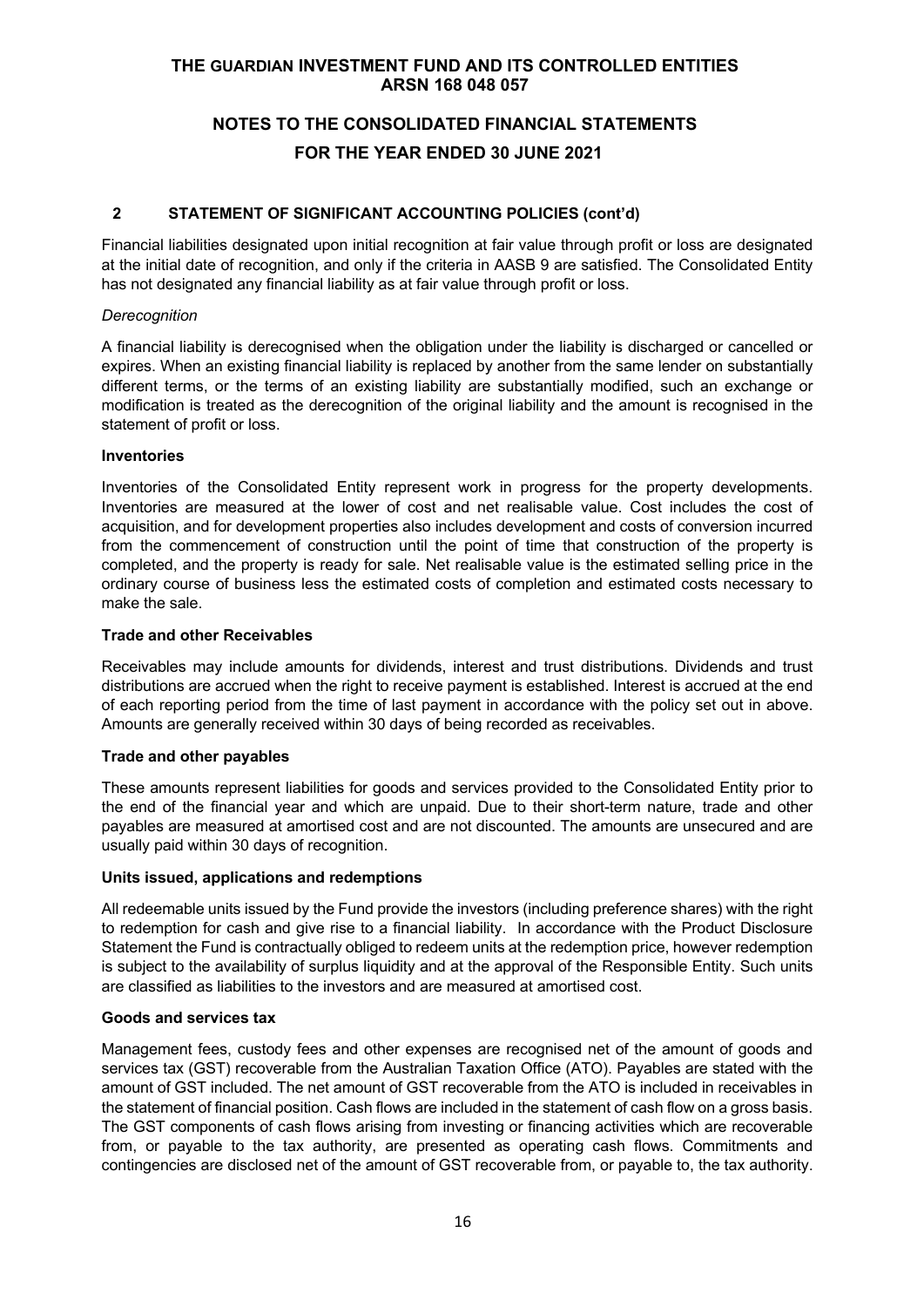# **NOTES TO THE CONSOLIDATED FINANCIAL STATEMENTS FOR THE YEAR ENDED 30 JUNE 2021**

## **3 CRITICAL ACCOUNTING ESTIMATES AND JUDGEMENTS**

The preparation of the financial statements requires management to make judgements, estimates and assumptions that affect the reported amounts of revenues, expenses, assets and liabilities and the accompanying disclosures, and the disclosure of contingent liabilities. Uncertainty about these assumptions and estimates could result in outcomes that require a material adjustment to the carrying amount of assets or liabilities in future periods.

### **i. Judgements**

In the process of applying the Consolidated Entity's accounting policies, management has made the following judgements, which have the most significant effect on the amounts recognised in the financial statements:

## *a) Classification and measurement under AASB 9 financial instruments*

Under AASB 9, the Consolidated Entity initially measures a financial asset at its fair value plus, in the case of a financial asset not at fair value through profit or loss, transaction costs. Under AASB 9, debt financial instruments are subsequently measured at fair value through profit or loss (FVPL), amortised cost, or fair value through other comprehensive income (FVOCI). The classification is based on two criteria: the Consolidated Entity's business model for managing the assets; and whether the instruments' contractual cash flows represent 'solely payments of principal and interest' on the principal amount outstanding (the 'SPPI criterion').

The classification of the Consolidated Entity's financial assets are as follows:

• Debt instruments at amortised cost for financial assets that are held within a business model with the objective to hold the financial assets in order to collect contractual cash flows that meet the SPPI criterion. This category includes the Consolidated Entity's receivables and preference shares; and

• Equity instruments at FVPL for financial assets that fail the SPPI criterion. This category includes the Consolidated Entity's investment in an unlisted company.

## *a) Consolidation of special purpose vehicles*

The Consolidated Entity holds preference shares in various special purpose vehicles as outlined in note 12. The Consolidated Entity does not hold voting rights in these special purpose vehicles, however, a director of the Responsible Entity holds various positions on the board as a protective right for the investors interests. The preference shares are held for the collection of interest and principal and are a passive investment in the underlying special purpose vehicle. Management do not consider that the position on the board represents control, or even that of significant influence, and therefore these special purpose vehicles are not consolidation into these financial statements.

## ii. **Estimates and assumptions**

The key assumptions concerning the future and other key sources of estimation uncertainty at the reporting date, that have a significant risk of causing a material adjustment to the carrying amounts of assets and liabilities within the next financial year, are described below. The Consolidated Entity based its assumptions and estimates on parameters available when the consolidated financial statements were prepared. Existing circumstances and assumptions about future developments, however, may change due to market changes or circumstances arising that are beyond the control of the Consolidated Entity. Such changes are reflected in the assumptions when they occur.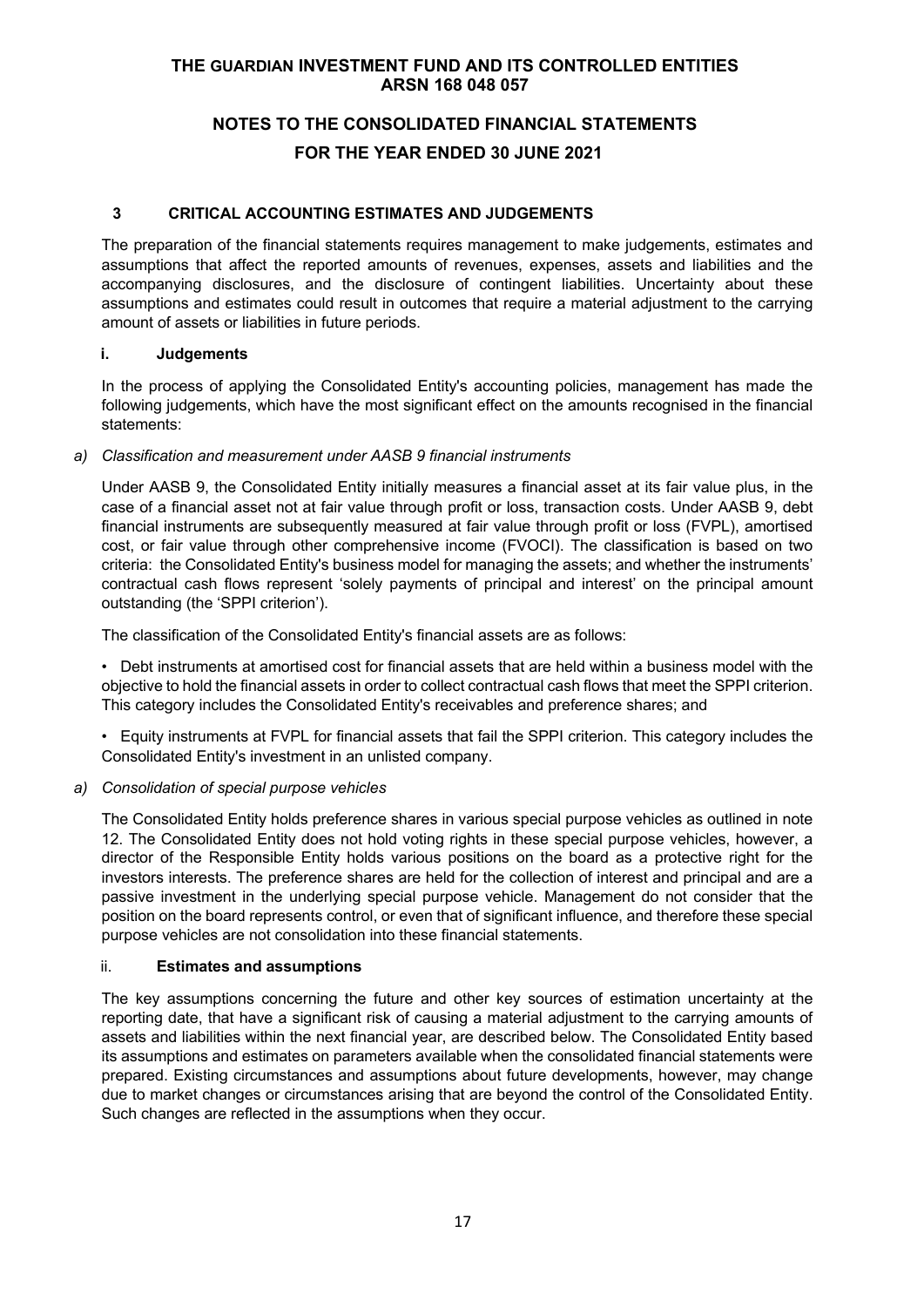# **NOTES TO THE CONSOLIDATED FINANCIAL STATEMENTS FOR THE YEAR ENDED 30 JUNE 2021**

# **3 CRITICAL ACCOUNTING ESTIMATES AND JUDGEMENTS (cont'd)**

### *Provision for expected credit losses on receivables*

The Consolidated Entity uses a provision matrix to calculate ECLs for receivables. The provision rates are based on days past due for its contractual entitlements. The provision matrix is initially based on the Consolidated Entity's historical observed default rates. The Consolidated Entity will calibrate the matrix to adjust the historical credit loss experience with forward-looking information. At every reporting date, the historical observed default rates are updated and changes in the forward-looking estimates are analysed. The directors of the Responsible Entity have assessed that as at 30 June 2021, there are no expected credit losses for receivables. Refer to note 10 for further details.

## *Provision for expected credit losses on other financial assets*

The Consolidated Entity considers the probability of default upon initial recognition of asset and whether there has been a significant increase in credit risk on an ongoing basis throughout each reporting period. To assess whether there is a significant increase in credit risk the Consolidated Entity compares the risk of a default occurring on the asset as at the reporting date with the risk of default as at the date of initial recognition. It considers available reasonable and supportive forwarding-looking information. Especially the following indicators are incorporated:

- actual or expected significant adverse changes in business, financial or economic conditions that are expected to cause a significant change to the borrower's ability to meet its obligations;
- actual or expected significant changes in the operating results of the borrower;
- significant increases in credit risk on other financial instruments of the same borrower;
- significant changes in the value of the collateral supporting the obligation or in the quality of thirdparty guarantees or credit enhancements; and
- significant changes in the expected performance and behavior of the borrower, including changes in the payment status of borrowers in the group and changes in the operating results of the borrower.

A default on a financial asset is when the counterparty fails to make contractual payments within the maturity date of the contract.

Financial assets are written off when there is no reasonable expectation of recovery, such as a debtor failing to engage in a repayment plan with the Consolidated Entity. Where loans or receivables have been written off, the Consolidated Entity continues to engage in enforcement activity to attempt to recover the receivable due. Where recoveries are made, these are recognised in profit or loss.

### *Income tax*

Under the current tax legislation, the fund is not subject to income tax provided it attributes the entirety of its taxable income, including realised capital gains, to its unitholders.

# **4 GOING CONCERN**

During the year ended 30 June 2021, the Consolidated Entity has incurred a net loss, before distributions paid to unitholders, of \$1,810,110 and net operating cash outflows amounting to \$1,430,981.

Despite the above performance, the directors of Guardian Securities Limited, the Responsible Entity of the Fund, after reviewing the cashflow forecast for the period until end of April 2023, have concluded the Consolidated Entity will be able to pay its debts and financial commitment for a period of more than 12 months after the signing of this financial report. The directors' assessment considered the following matters: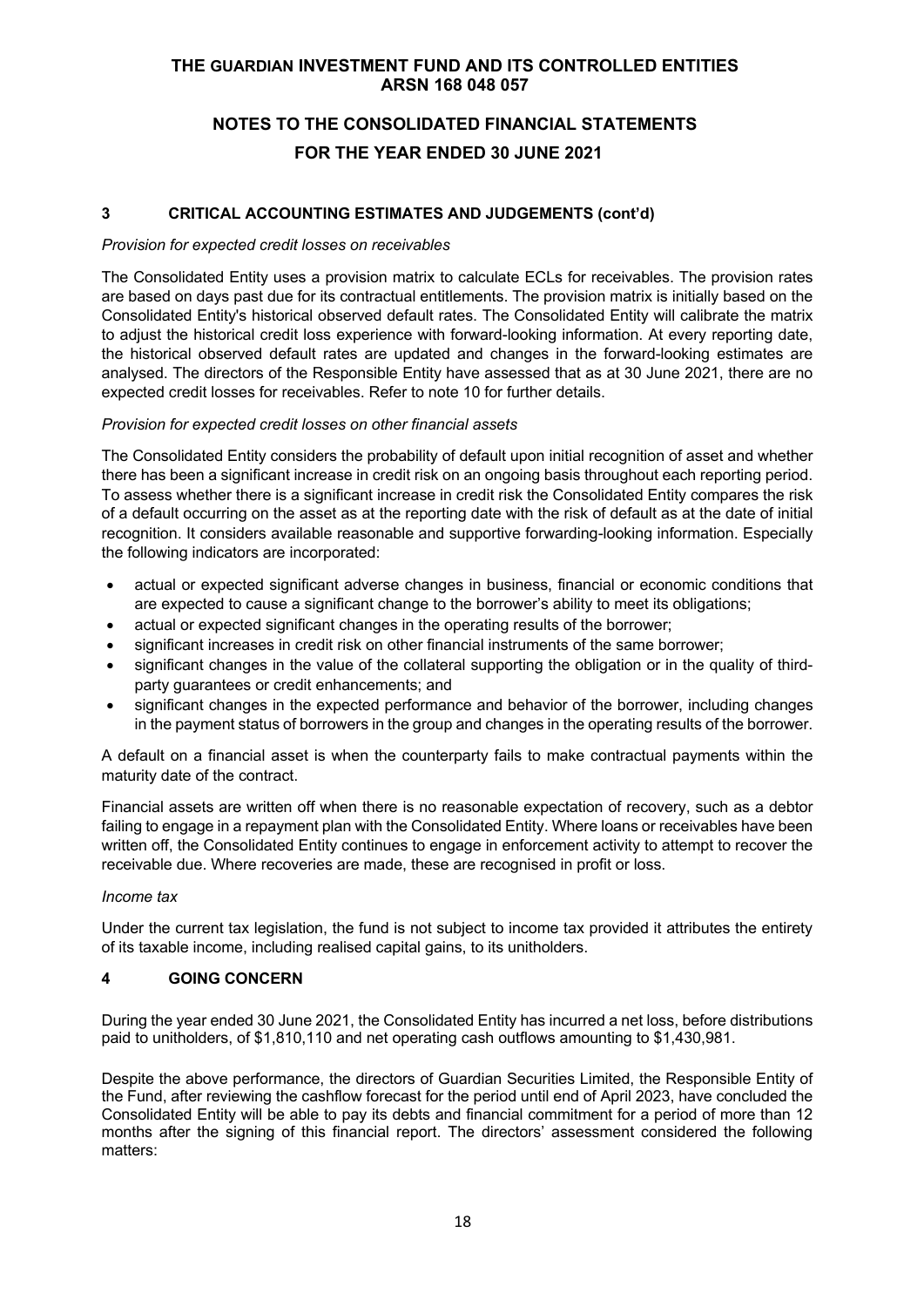# **NOTES TO THE CONSOLIDATED FINANCIAL STATEMENTS FOR THE YEAR ENDED 30 JUNE 2021**

### **4 GOING CONCERN (Cont'd)**

- o As at 30 June 2021, the Consolidated entity had Net Assets before amounts payable to investors, of \$33.4m; and
- o In line with the Product Disclosure Statement, preference shares have no defined term, but are due to be repaid on the completion of the projects; also, any distributions to the preference shareholders are subject to liquidity of sub-funds.

Accordingly, the directors of Guardian Securities Limited believe the Consolidated entity will be able to continue as a going concern and that it is appropriate to adopt the going concern basis in the preparation of the financial report.

### **5 CORRECTION OF ERRORS**

During the year, management undertook a review of the financial statements and identified that an impairment on an investment in other financial assets (preference shares in SPV) was incorrectly recorded in the general ledger of the Consolidated Entity. The impairment loss in the SPV should have been applied first to ordinary shareholders, rather than to preference shares. The table below shows the adjustments and the restated balances:

|                                                                                       | 30 June 2020  | Increase/<br>(decrease) | 30 June 2020<br>restated |
|---------------------------------------------------------------------------------------|---------------|-------------------------|--------------------------|
| Other financial assets - Preference shares                                            | 38,259,803    | 914,982                 | 39,174,785               |
| <b>Net Assets</b>                                                                     | 42,671,873    | 914,982                 | 43,586,855               |
| Net assets attributable to unitholders (opening<br>balance)                           | 42,671,873    | 914,982                 | 43,586,855               |
| Allowance for expected credit losses and impairment                                   | (2,903,896)   | (914, 982)              | (1,988,914)              |
| Total expenses from ordinary operations                                               | (5,788,175)   | (914, 982)              | (4,873,193)              |
| Loss before finance costs and income tax attributable<br>to unitholders               | (993, 181)    | (914, 982)              | (78,199)                 |
| Loss after income tax expense and before finance<br>costs attributable to unitholders | (993,181)     | (914,982)               | (78,199)                 |
| Change in net assets attributable to unitholders                                      | (4, 127, 856) | (914,982)               | (3,212,874)              |

## **6 NET ASSETS ATTRIBUTABLE TO INVESTORS – LIABILITY**

Quantitative information about the Consolidated Entity's net assets attributable to unitholders is provided in the Statement of Changes in Net Assets Attributable to Unitholders.

The Consolidated Entity manages its net assets attributable to unitholders as capital, notwithstanding net assets attributable to unitholders are classified as a liability.

Investors within the Consolidated Entity are issued classes of units which correspond with the particular investment the investors are investing in. Classes of units are issued with a fixed term and no withdrawal rights. Investors in a class of units will have a proportional beneficial interest in the property corresponding to that class of units. Investors will not have a beneficial interest in a property corresponding to another class of units.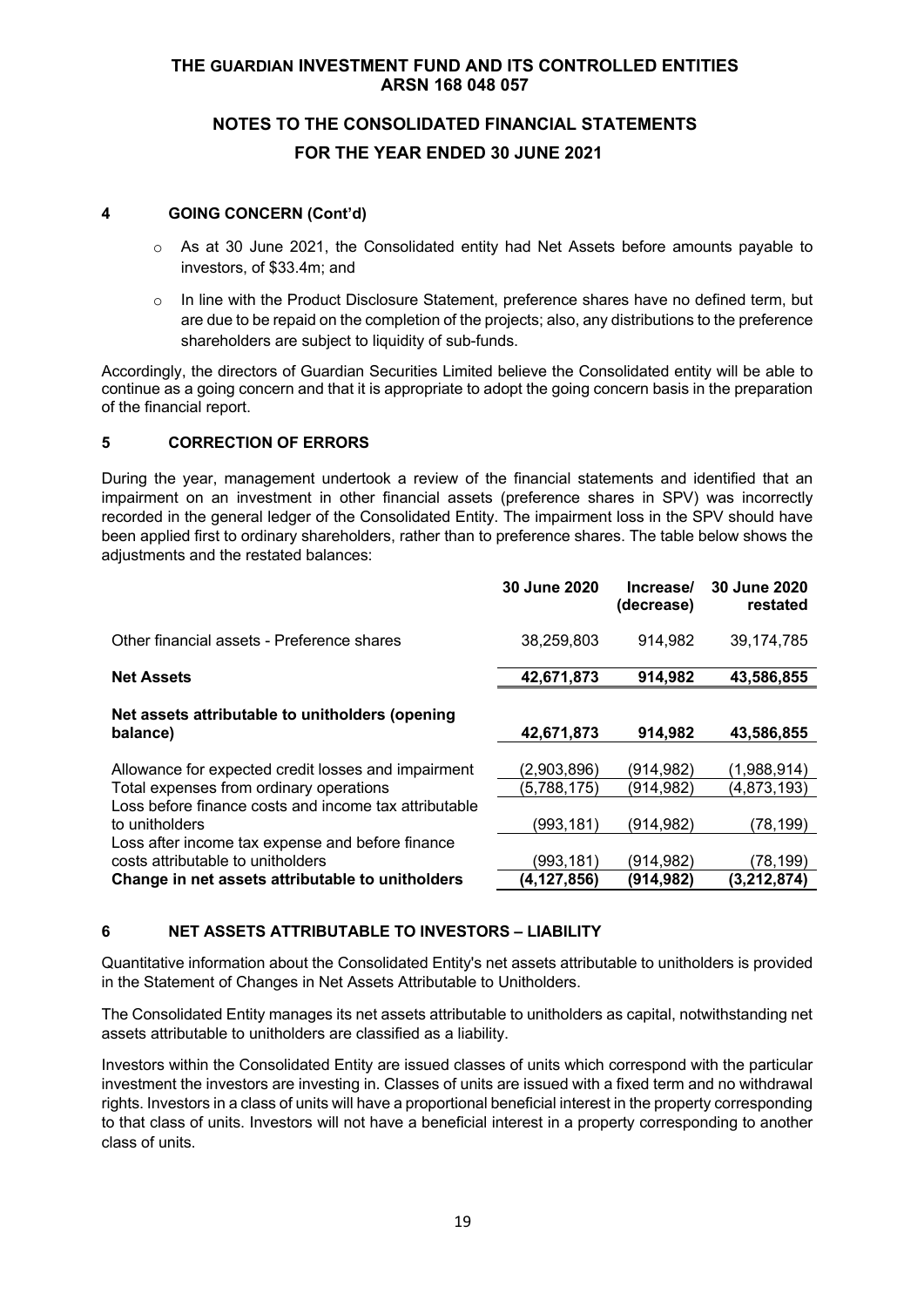# **NOTES TO THE CONSOLIDATED FINANCIAL STATEMENTS FOR THE YEAR ENDED 30 JUNE 2021**

### **7 INTEREST INCOME**

|                                |                | <b>Consolidated</b>                    |                      | <b>Consolidated</b>        |                                        |                      |
|--------------------------------|----------------|----------------------------------------|----------------------|----------------------------|----------------------------------------|----------------------|
|                                |                | 2021                                   |                      |                            | 2020                                   |                      |
|                                | <b>Balance</b> | <b>Interest</b><br><b>Income</b><br>\$ | Average<br>Rate<br>% | <b>Balance</b><br>restated | <b>Interest</b><br><b>Income</b><br>\$ | Average<br>Rate<br>% |
| Cash and cash<br>equivalents   | 19,167         | $\overline{\phantom{a}}$               | $0.00\%$             | 2,871,484                  | 4,581                                  | 0.16%                |
| Interest bearing<br>investment | 27,431,965     | 2,114,348                              | 7.71%                | 39,059,761*                | 4,610,963                              | 11.80%               |
|                                | 27,451,132     | 2,114,348                              |                      | 41,931,245                 | 4,615,544                              |                      |

*\*Refer to note 5 for the details of the restatement*

### **8 Expected credit losses and impairment**

The following amounts were recognised as expected credit losses and impairment during the year:

|                                                   | <b>Note</b> | 2021        | 2020 |
|---------------------------------------------------|-------------|-------------|------|
|                                                   |             |             |      |
| Additional impairment on investment in Rosedene   |             | (1,878,255) |      |
| Reversal of previous impairment on Molecular Fund |             | 1,957,506   |      |
| Net impairment on investments                     | 12          | 79.251      |      |
| Expected credit losses (on trade receivables)     | 10          | (517,426)   |      |
|                                                   |             | 438,175     |      |
|                                                   |             |             |      |

## **9 CASH AND CASH EQUIVALENTS**

| _____________________________ |        | <b>Consolidated</b> |
|-------------------------------|--------|---------------------|
| Cash held with banks          | 19.167 | 2.871.484           |

Cash at banks earn interest at floating rates based on daily bank deposit rates. Deposits at call earn interest at the respective short-term deposit rates. The Consolidated Entity's exposure to interest rate risk is discussed in note 15.

*Reconciliation to cash and cash equivalents at the end of the financial year* The above figures are reconciled to cash and cash equivalents at the end of the financial year as shown in the statement of cash flows as follows:

|    |                                                               | 1,228,089  | 1,014,413 |
|----|---------------------------------------------------------------|------------|-----------|
|    | Other receivables                                             | 3,539      | 4,818     |
|    | Provision for expected credit losses                          | (517, 426) |           |
| 10 | <b>TRADE AND OTHER RECEIVABLES</b><br>Distribution receivable | 1,741,976  | 1,009,595 |
|    | Balance as per statement of cash flows                        | 19,167     | 2,871,484 |
|    | Balances as above                                             | 19,167     | 2,871,484 |
|    |                                                               |            |           |

Trade and other receivables are considered fully collectable by the directors of the Responsible Entity. During the year, Fundus Trust No. 1 and Fundus Trust No. 2 were under receivership. As such, a provision for expected credit losses of \$517,426 is made to impair the receivables from these two trusts as at 30 June 2021 (2020: \$nil).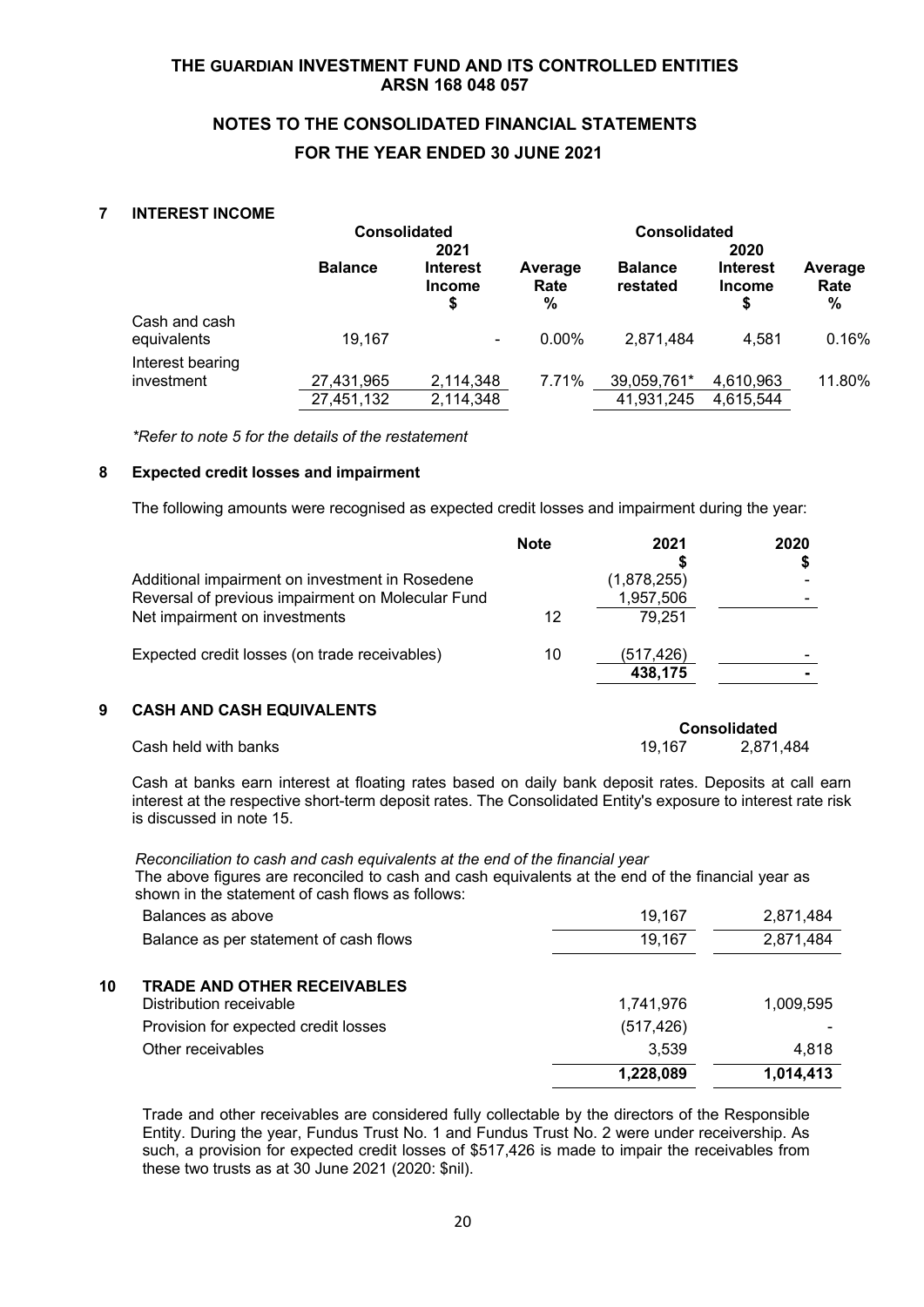# **NOTES TO THE CONSOLIDATED FINANCIAL STATEMENTS FOR THE YEAR ENDED 30 JUNE 2021**

# **11 INVENTORIES**

|                                                 | <b>Consolidated</b> |            |
|-------------------------------------------------|---------------------|------------|
|                                                 | 2021                | 2020       |
|                                                 |                     |            |
| Opening balance                                 | 1,736,857           | 2,082,048  |
| Acquisitions                                    |                     | 202,542    |
| Disposal due to de-consolidation of Fundus Sub- | (1,736,857)         |            |
| <b>Funds</b>                                    |                     |            |
| Provision for expected credit loss              |                     | (547, 733) |
| Closing balance                                 |                     | 1,736,857  |
|                                                 |                     |            |

The inventory balance at 30 June 2021 comprises work in progress amounting to \$nil (2020: 1,007,857) and completed stock of \$nil (2020: \$1,276,733). The inventories were under Fundus Trust No. 2 Sub-Fund. Due to the receivership, the balance is closed in the books

|                                  |              |                            | <b>Consolidated</b>                     |                                   |
|----------------------------------|--------------|----------------------------|-----------------------------------------|-----------------------------------|
|                                  |              |                            | 2021                                    | 2020                              |
|                                  |              |                            | \$                                      | \$                                |
| Reconciliation of movement       | <b>Title</b> | <b>Acquisition</b><br>date | <b>Book value</b><br>30 June 2021<br>\$ | <b>Book value</b><br>30 June 2020 |
| 10-12 Leonard Street,<br>Yamanto | Freehold     | 13 Feb 2018                |                                         | 1,007,857                         |
| 16-18 Todds Road,<br>Lawnton     | Freehold     | 26 Jul 17                  |                                         | 729,000                           |
|                                  |              |                            |                                         | 1,736,857                         |

The Sub-Fund has been placed into receivership as well as ongoing litigation. Thus, we have excluded the inventory in the consolidation of the financial accounts.

### **12 OTHER FINANCIAL ASSETS**

|                                | <b>Consolidated</b> |                         |
|--------------------------------|---------------------|-------------------------|
|                                | 2021                | 2020<br><b>Restated</b> |
|                                |                     |                         |
| Preference shares              | 27,431,965          | 39,059,761              |
| Investment in unlisted company | $\,$                | 115.024                 |
|                                | 27,431,965          | 39, 174, 785            |

### **Preference shares**

*Reconciliation of movement*

Reconciliation of the values at the beginning and end of the current and previous financial year are set out below:

| Opening value                                        | 39,059,761  | 33,808,877     |
|------------------------------------------------------|-------------|----------------|
| Additions                                            | 1.347.062   | 19,358,415     |
| <b>Disposals</b>                                     | (7,283,240) | (12, 118, 617) |
| Disposal due to de-consolidation of Fundus Sub-Funds | (5,770,869) |                |
| Provision for expected credit losses                 | 79.251      | (1.988.914)    |
| Closing value                                        | 27,431,965  | 39,059,761     |
|                                                      |             |                |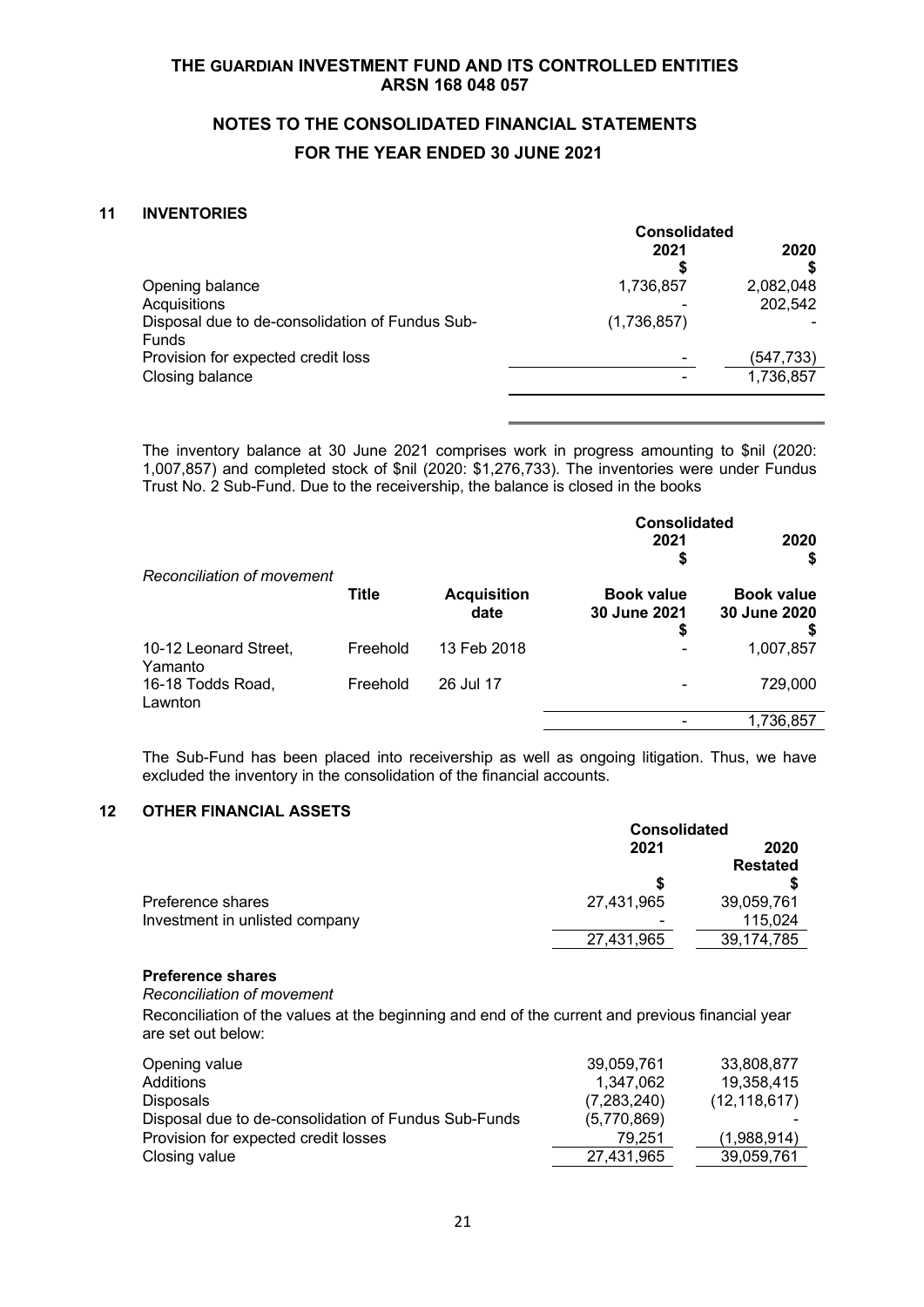# **NOTES TO THE CONSOLIDATED FINANCIAL STATEMENTS FOR THE YEAR ENDED 30 JUNE 2021**

### **12 OTHER FINANCIAL ASSETS (cont'd)**

The carrying value, prior to the provision for expected credit losses, of \$31,299,134 (2020: \$41,048,675) pertains to \$29,089,134 (2020: \$32,482,134) of preference shares held under the Development Income Fund sub-fund, \$2,210,000 (2020: \$2,210,000) of preference shares held under the Burnaby Terrace sub-fund and \$nil (2020: \$6,356,541) of preference shares held under Fundus No. 2 sub-fund.

### *Development Income Fund Sub-Fund*

Preference shares are held in private companies undertaking property developments, of which \$25,221,965 (2020: \$29,578,238) are associated to a related managed investment scheme called SMSF Property Fund, and are invested through the Development Income Fund sub-fund. The preference shares are interest bearing at 12% per annum, are redeemable at the later of 12 months from the date of issue or at the time the underlying developments in the private companies are completed and sold, and have priority repayment security.

### *Fundus Trusts Sub-Fund*

In February 2021, the Fundus Trust No. 1 and Fundus Trust No. 2 sub-funds have been placed into receivership and are currently engaged in ongoing litigation regarding this matter. While the responsible entity is awaiting a court outcome for the ongoing litigation, the estimated loss as the result of the litigation is \$3,565,261. The estimated loss (which is reflected in current year results until the date of de-consolidation) have been prepared on the "As If Complete" valuation as held by the receivers and managers. The underlying assets held by these sub-funds are subject to a greater level of uncertainty due to the completion and nature of legal proceedings.

*Reconciliation of movement* Reconciliation of the fair values at the beginning and end of the current and previous financial year are set out below: Opening fair value 115,024 170,159 Additions *-* - Redemptions (115,024) (55,135) **Revaluation increase (decrease)** Closing fair value  $\sim$  115.024

### **13 TRADE AND OTHER PAYABLES**

|                                    | <b>Consolidated</b> |           |
|------------------------------------|---------------------|-----------|
|                                    | 2021                | 2020      |
| Trade and other payables           | 1,047,455           | 369,747   |
| Distributions payable to investors | 1,090,341           | 840.937   |
|                                    | 2,137,796           | 1,210,684 |

Other payables include loans amounting to \$36,844 (2020: \$nil) payable to a related party of the Consolidated Entity. The loans are interest free and are unsecured. Refer to note 18 for further details.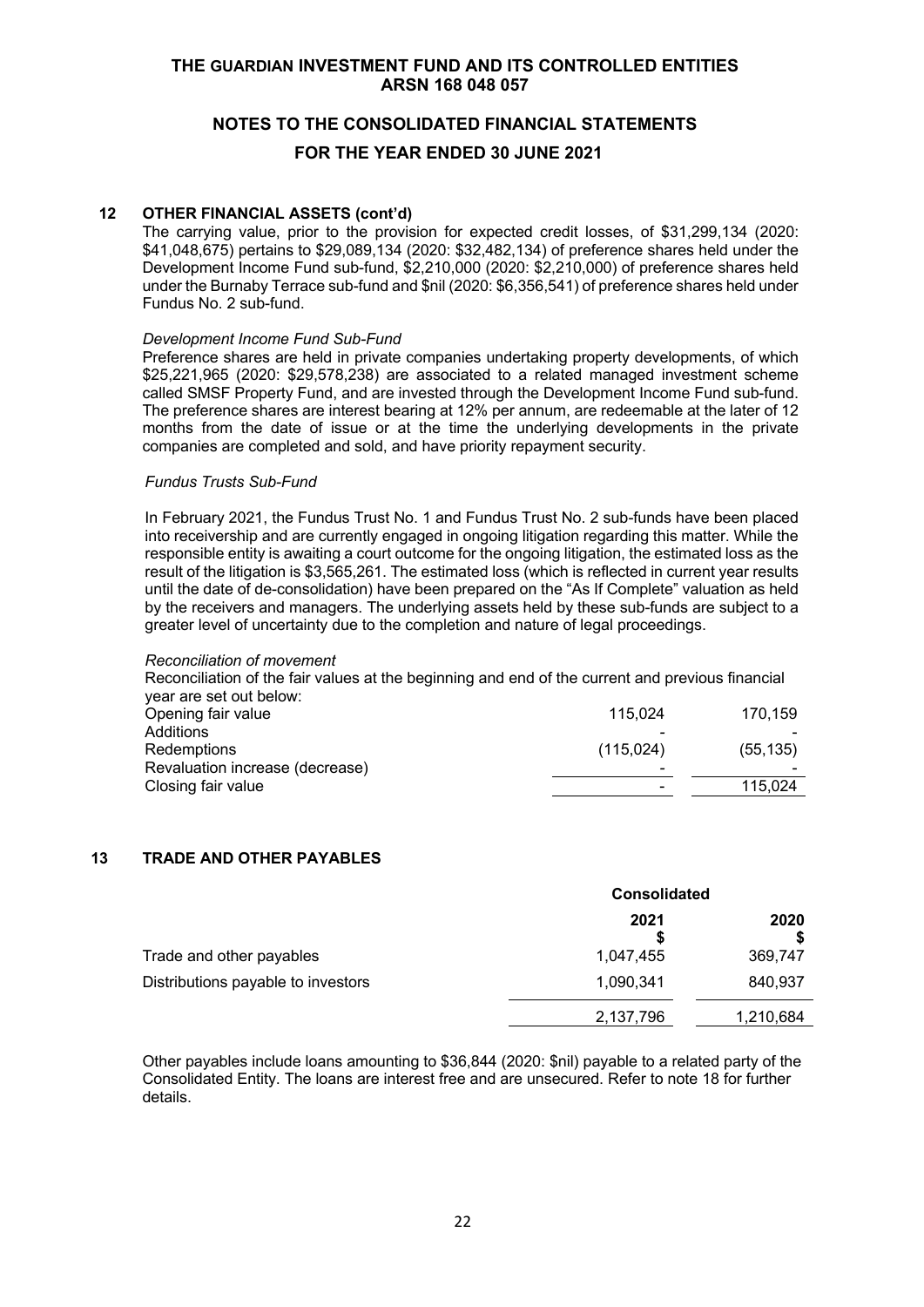# **NOTES TO THE CONSOLIDATED FINANCIAL STATEMENTS FOR THE YEAR ENDED 30 JUNE 2021**

# **14 DISTRIBUTIONS PAID AND PAYABLE**

|                                    |         | <b>Consolidated</b> |           |
|------------------------------------|---------|---------------------|-----------|
|                                    |         | 2021                | 2020      |
| Distributions paid to investors    |         | 186.516             | 2,293,738 |
| Distributions payable to investors | Note 13 | 1,090,341           | 840,937   |
| Total distributions to investors   |         | 1,276,857           | 3,134,675 |

## **15 FINANCIAL INSTRUMENTS**

Set out below, is an overview of financial assets held by the Consolidated Entity as at 30 June 2021 and 30 June 2020:

# **Debt instruments at amortised cost**

| Trade and other receivables | Note 10 | 1.228.089  | 1.014.413  |
|-----------------------------|---------|------------|------------|
| Preference shares           | Note 11 | 27,431,965 | 39.059.761 |

### **Financial assets at fair value through profit or loss**

| Investment in unlisted<br>company   | Note 12 |            | 115.024    |
|-------------------------------------|---------|------------|------------|
| <b>Total</b>                        |         | 28,660,054 | 40,189,198 |
|                                     |         |            |            |
| Total trade and other receivables   |         | 1,228,089  | 1.014.413  |
| <b>Total loans receivable</b>       |         |            |            |
| <b>Total other financial assets</b> |         | 27,431,965 | 39,174,785 |

Set out below, is an overview of financial liabilities held by the Consolidated Entity as at 30 June 2021 and 30 June 2020:

| <b>Financial liabilities at amortised cost</b> |         |           |           |
|------------------------------------------------|---------|-----------|-----------|
| Trade and other payables                       | Note 13 | 2,137,796 | 1,210,684 |
| Total                                          |         | 2.137.796 | 1,210,684 |
|                                                |         |           |           |
| Trade and other payables                       |         | 2.137.796 | 1.210.684 |
|                                                |         |           |           |

The Fund's assets principally consist of financial assets, such as preference shares and loans receivable, and work in progress inventories. It holds these investments assets at the discretion of the Responsible Entity and Investment Committee in accordance with the Fund's constitution and the relevant Product Disclosure Statements.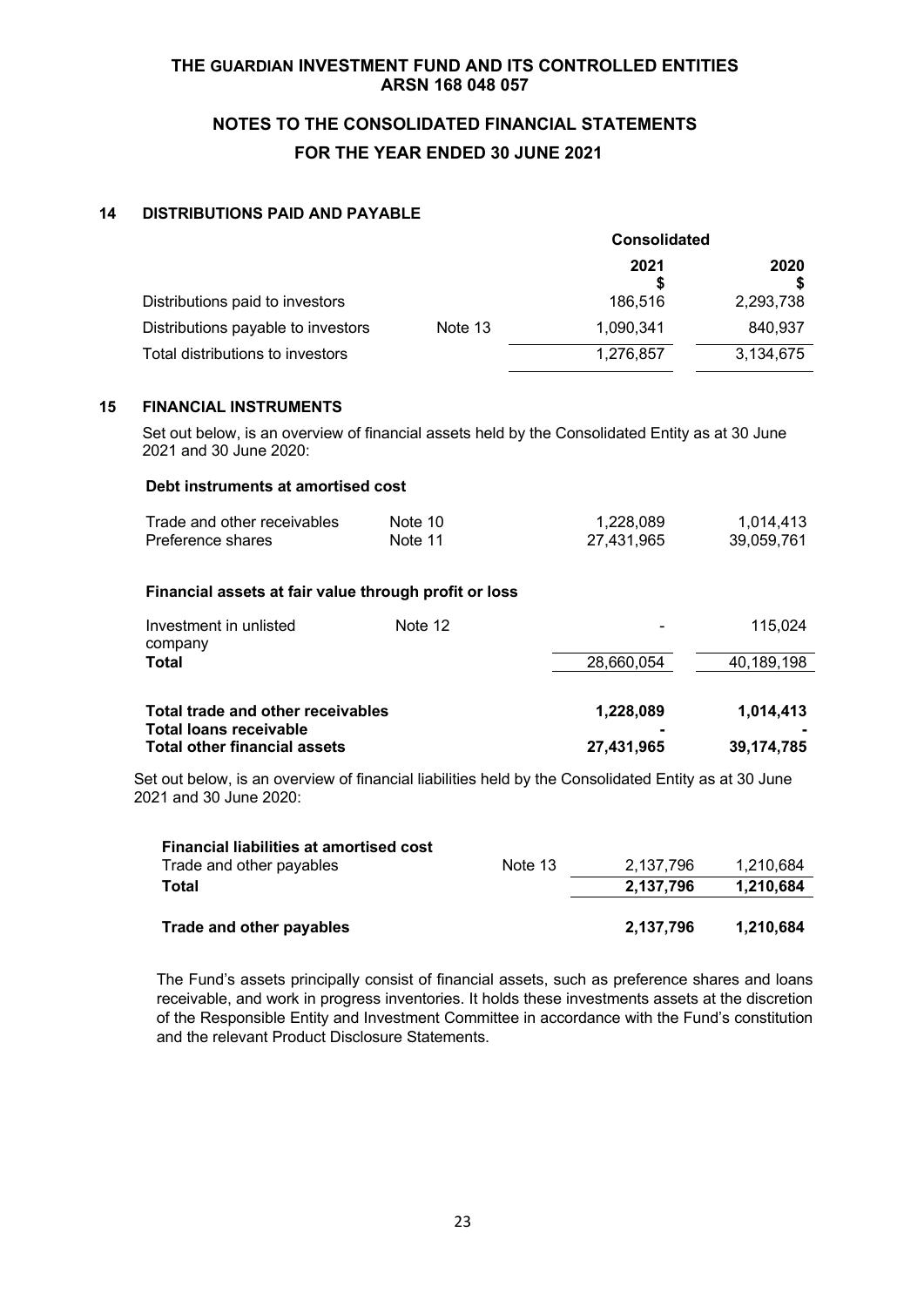# **NOTES TO THE CONSOLIDATED FINANCIAL STATEMENTS FOR THE YEAR ENDED 30 JUNE 2021**

## **15 FINANCIAL INSTRUMENTS (cont'd)**

The allocation of assets between the various types of assets described above is determined by the Fund's Manager and Investment Committee who manage the Fund's portfolio of assets to achieve the Consolidated Entity's investment objectives.

The Consolidated Entity's investing activities expose it to the following risks from its use of financial instruments:

- Market risk
- Credit risk
- Liquidity risk
- Operational risk

The nature and extent of the financial instruments employed by the Fund are discussed below. This note presents information about the Fund's exposure to each of the above risk, the Fund's objectives, policies and processes for measuring and managing risks.

The Board of Directors of the Responsible Entity and Investment Committee has overall responsibility for the establishment and oversight of the Fund's risk management framework.

The Board and Investment Committee is responsible for developing and monitoring the Fund's risk management policies, including those related to its investment activities. The Fund's risk management policies are established to identify and analyse the risks faced by the Fund, including those risks managed by the Responsible Entity and Investment Committee, to set approximate risk limits and controls, and to monitor risk and adherence to limits. Risk management policies and systems are reviewed regularly to reflect changes in market conditions and the Fund's activities.

The Board and Investment Committee monitors compliance with the Fund's risk management strategies and procedures and reviews the adequacy of the risk management framework in relation to the risks faced by the Fund.

## **Market risk**

Market risk is the risk that changes in market prices, such as interest rates and property values will affect the Fund's income. Market risk embodies the potential for both loss and gains. The objective of market risk management is to manage and control market risk exposures within acceptable parameters, while optimising the return on risk. Market risk is management by the Board of Directors and Investment Committee.

### *Property value risk*

The majority of the Fund's assts are in investment vehicles which participate in property development, or have property backed assets. As a result, the Fund is subject to property value risk from fluctuations in the prevailing levels of market property values. Changes in property values could have an effect on the net realisable value of the properties which would in turn impact the underlying value of the investments and hence unitholders funds. The Fund's exposure to property is restricted to residential and commercial property in Queensland which has shown signs of stability in recent times.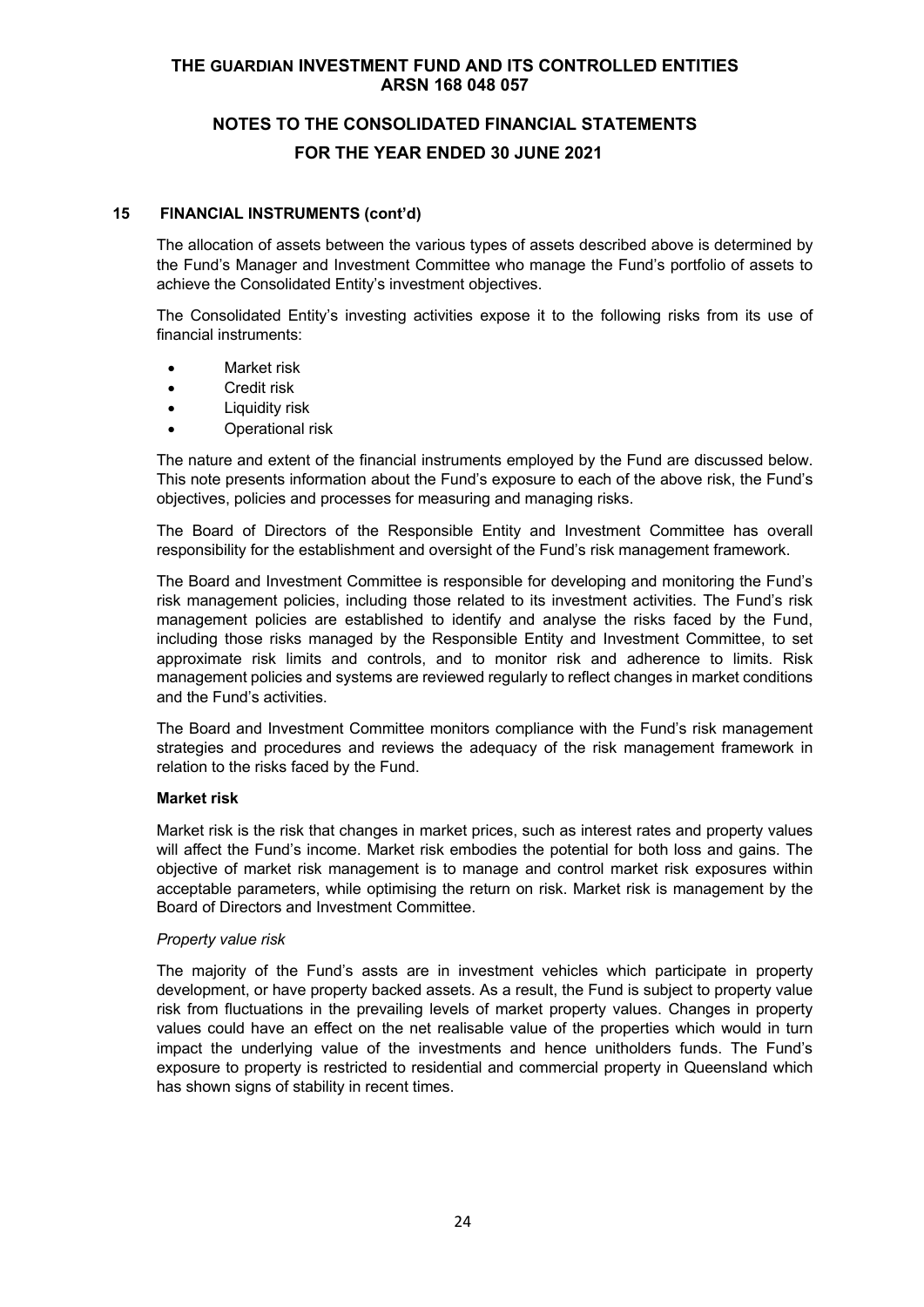# **NOTES TO THE CONSOLIDATED FINANCIAL STATEMENTS FOR THE YEAR ENDED 30 JUNE 2021**

## **15 FINANCIAL INSTRUMENTS (cont'd)**

At reporting date, the Fund's financial assets are exposed to property value risk was:

|                                            |         | 2021       | 2020       |
|--------------------------------------------|---------|------------|------------|
| Other financial assets (preference shares) | Note 12 | 27.431.965 | 39.174.785 |
|                                            |         | 27,431,965 | 39.174.785 |

## *Interest rate risk*

A significant portion of the Fund's financial assts and financial liabilities are interest-bearing. Interest-bearing financial assts and financial liabilities have variable interest rates and/pr mature in the short-term. As a result, the Fund is subject to limited exposure to fair value interest rate risk due to fluctuations in the prevailing levels of market interest rates. Any excess cash is invested in an interest-bearing deposit account with an Australian regulated banking institution. The Fund's interest rate risk is monitored on a monthly basis by the Board of Directors and Investment Committee.

### *Interest rate profile*

At reporting date the interest rate profile of the Fund's interest-bearing financial instruments was:

|                                            | 27.451.132 | 42.046.269 |
|--------------------------------------------|------------|------------|
| Other financial assets (net of impairment) | 27.431.965 | 39.174.785 |
| Cash and cash equivalents                  | 19.167     | 2.871.484  |
| Fixed and variable rate instruments        |            |            |

## *Interest rate sensitivity*

The variable rate instruments amount to \$29,240,326 (2020: \$33,058,326). The following table summarises the sensitivity of the Fund's operating profit and net assets attributable to unitholders to interest rate risk.

|                                                 | Interest rate risk |           |
|-------------------------------------------------|--------------------|-----------|
|                                                 | $+0.75%$           | $-0.75%$  |
| Impact on net assts attributable to unitholders |                    |           |
| June 2021                                       | 165.000            | (165,000) |
| June 2020                                       | 165.000            | (165,000) |

The Consolidated Entity holds fixed rate instruments amounting to \$2,210,000 (2020: \$5,441,975) as the rates of return are specified under the various Product Disclosure Statements and agreements. The directors manage the interest rate risk through these fixed rate instruments.

## **Credit risk**

Credit risk is the risk that a counterparty to a financial instrument will fail to discharge an obligation or commitment that it has entered with the Fund. The Responsible Entity and Investment Committee manage the exposure to credit risk on an ongoing basis.

The Consolidated Entity's maximum exposure to credit risk at the reporting date was:

|                             | 28.679.221 | 43.060.682 |
|-----------------------------|------------|------------|
| Other financial assets      | 27.431.965 | 39.174.785 |
| Trade and other receivables | 1.228.089  | 1.014.413  |
| Cash and cash equivalents   | 19.167     | 2.871.484  |
|                             |            |            |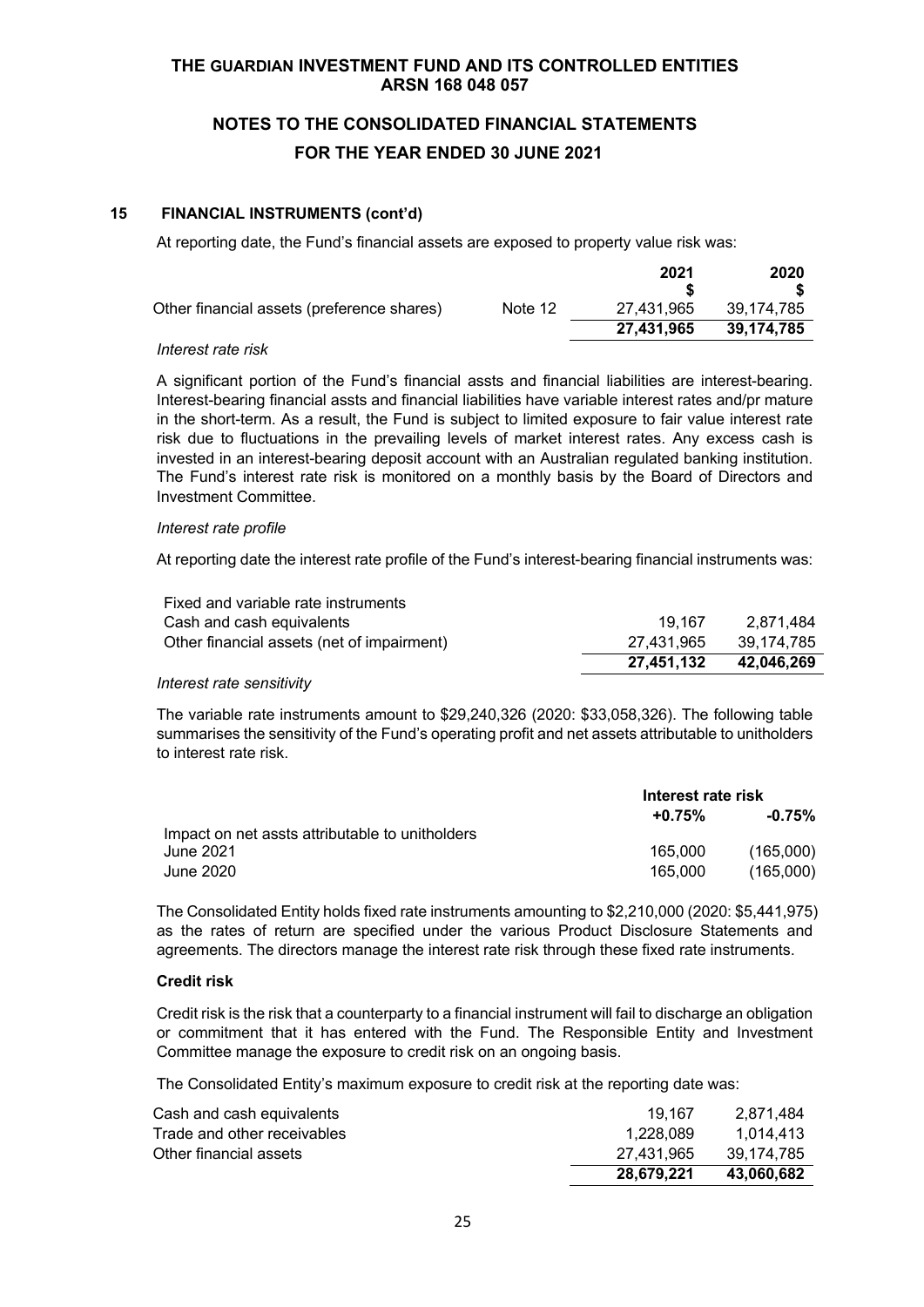# **NOTES TO THE CONSOLIDATED FINANCIAL STATEMENTS FOR THE YEAR ENDED 30 JUNE 2021**

## **15 FINANCIAL INSTRUMENTS (cont'd)**

All the cash held by the Consolidated Entity is held by Australian regulated banks. As such, the Responsible Entity and Investment Committee consider the risk to be low.

The Fund is exposed to credit risk on all other investments. As at 30 June 2021, the carrying value of \$34,340,453 (2020: \$39,174,785) is net of expected credit losses for those assets considered impaired or past due, and represents maximum exposure to credit risk.

## **Liquidity risk**

Liquidity risk is the risk that the Fund will not be able to meets its financial obligations as they fall due. The Fund's approach to managing liquidity is to ensure, as far as possible, that it will always have sufficient liquidity to meet its liabilities when due, under both normal and stressed conditions, without incurring unacceptable losses or risking damage to the Fund's reputation.

In accordance with the Product Disclosure Statement the Fund is obliged to redeem units at the redemption price, however redemption is subject to the availability of surplus liquidity at the approval of the Responsible Entity. All classes of units are issued in accordance with the relevant Product Disclosure Statement with a fixed term and no withdrawal rights.

The Fund's liquidity risk is managed on a monthly basis by the Board of Directors and Investment Committee in accordance with the policies and procedures in place.

The following are the contractual maturities of financial liabilities, excluding interest payments and excluding the impact of netting agreements:

| <b>Consolidated</b> | Carrying<br>value | <b>Contractual</b><br>cash flows | $0 - 6$<br>months | $6 - 12$<br>months | $1 - 2$<br>vears | More than<br>2 years |
|---------------------|-------------------|----------------------------------|-------------------|--------------------|------------------|----------------------|
| 2021                |                   |                                  | \$                | S                  | \$               | \$                   |
| Trade payables      | 2,137,796         | 2,137,796                        | 2,137,796         |                    |                  |                      |
| Investor funds*     | 33,449,913        | 33,449,913                       |                   |                    |                  | 33,449,913           |
|                     | 35,587,709        | 35,587,709                       | 2,137,796         |                    |                  | 33,449,913           |
|                     |                   |                                  |                   |                    |                  |                      |
| 2020                |                   |                                  |                   |                    |                  |                      |
| Trade payables      | 1,210,684         | 1,210,684                        | 1,210,684         |                    |                  |                      |
| Investor funds*     | 43,586,855        | 43,586,855                       |                   |                    |                  | 43,586,855           |
|                     | 44,797,539        | 44,797,539                       | 1,210,684         |                    | ٠                | 43,586,855           |

\* In line with the Product Disclosure Statement, preference shares have no defined term, but are due to be repaid on the completion of the projects; also, any distributions to the preference shareholders are subject to liquidity of sub-funds. In accordance with the Product Disclosure Statement the Fund is contractually obliged to redeem units at the redemption price, however redemption is subject to the availability of surplus liquidity and at the approval of the Responsible Entity.

## **Operational Risk**

Operational risk is the risk of direct or indirect loss arising from a variety of causes associated with the Fund's processes, personnel, technology and infrastructure, external factors other than credit, market and liquidity risks such as those arising from legal and regulatory requirements and generally accepted standards of corporate behaviour. Operational risks arise from all of the Fund's operations.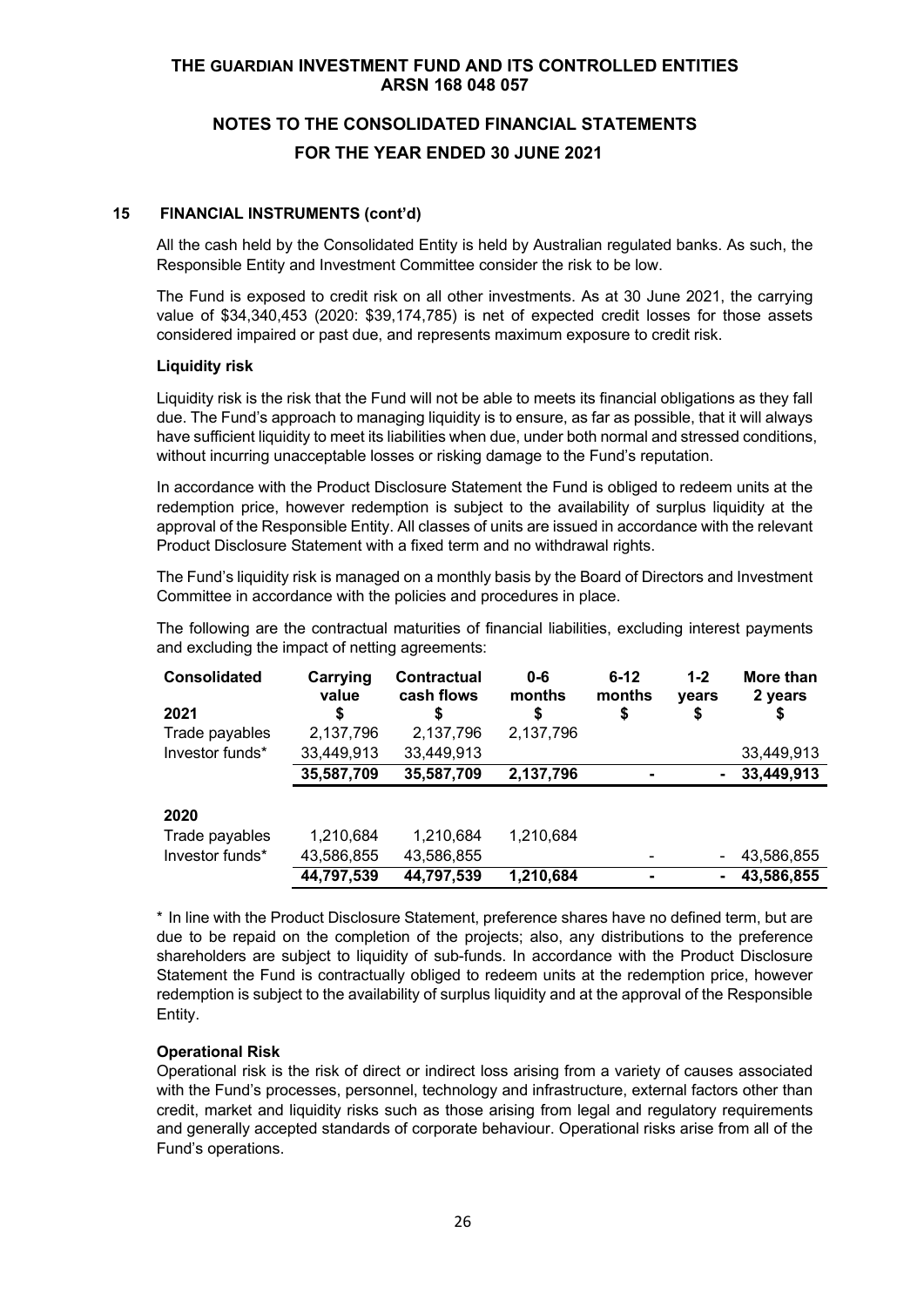# **NOTES TO THE CONSOLIDATED FINANCIAL STATEMENTS FOR THE YEAR ENDED 30 JUNE 2021**

## **15 FINANCIAL INSTRUMENTS (cont'd)**

The objective of the Responsible Entity and Investment Committee is to manage operational risk so as to balance the avoidance of financial losses and damage to the Fund's reputation with overall cost effectiveness and to avoid control procedures that restrict initiative and creativity.

The primary responsibility for the development and implementation of controls to address operations risk is assigned to the Responsible Entity and Investment Committee. This responsibility is supported by the development of standards for the management of operational risk in the following areas:

- Appropriate segregation of duties, including independent authorisation of transactions;
- Requirements for the reconciliation and monitoring of transactions;
- Compliance with regulatory and other legal requirements;
- Documentation of controls and procedures;
- Requirements for the periodic assessment of operational risks faced, and the adequacy of controls and procedures to address the risks identified;
- Requirements for the reporting of operational losses and proposed remedial action;
- Development of contingency plans;
- Training and professional development;
- Ethical and business standards;
- Risk mitigation, including insurance where this is effective.

## **16 FAIR VALUE**

Set out below is a comparison of the carrying amounts of the fair value financial assets:

|                              |                    | 30 June 2021             |                    | 30 June 2020      |
|------------------------------|--------------------|--------------------------|--------------------|-------------------|
| <b>Consolidated</b>          | Carrying<br>amount | <b>Fair value</b>        | Carrying<br>amount | <b>Fair value</b> |
| <b>Financial assets</b>      |                    |                          |                    |                   |
| Invested in unlisted company | $\blacksquare$     | $\overline{\phantom{a}}$ | 115.024            | 115,024           |
|                              | $\blacksquare$     |                          | 115,024            | 115,024           |

### *Fair value hierarchy*

The following tables details the Consolidated Entity's assets and liabilities, measured or disclosed at fair value, using a three-level hierarchy, based on the lowest level of input that is significant to the entire fair value measurement, being:

Level 1: Quoted prices (unadjusted) in active markets for identical assets or liabilities that the entity can access at the measurement date

Level 2: Inputs other than the quoted prices included within Level 1 that are observable for the asset or liability, either directly or indirectly

Level 3: Unobservable inputs for the assets or liability

| <b>Consolidated</b><br><b>Financial assets</b><br>2021 | Level 1                  | Level 2 | Level 3 | Total   |
|--------------------------------------------------------|--------------------------|---------|---------|---------|
| Invested in unlisted company<br>2020                   | $\overline{\phantom{0}}$ |         |         |         |
| Invested in unlisted company                           | $\overline{\phantom{0}}$ |         | 115.024 | 115.024 |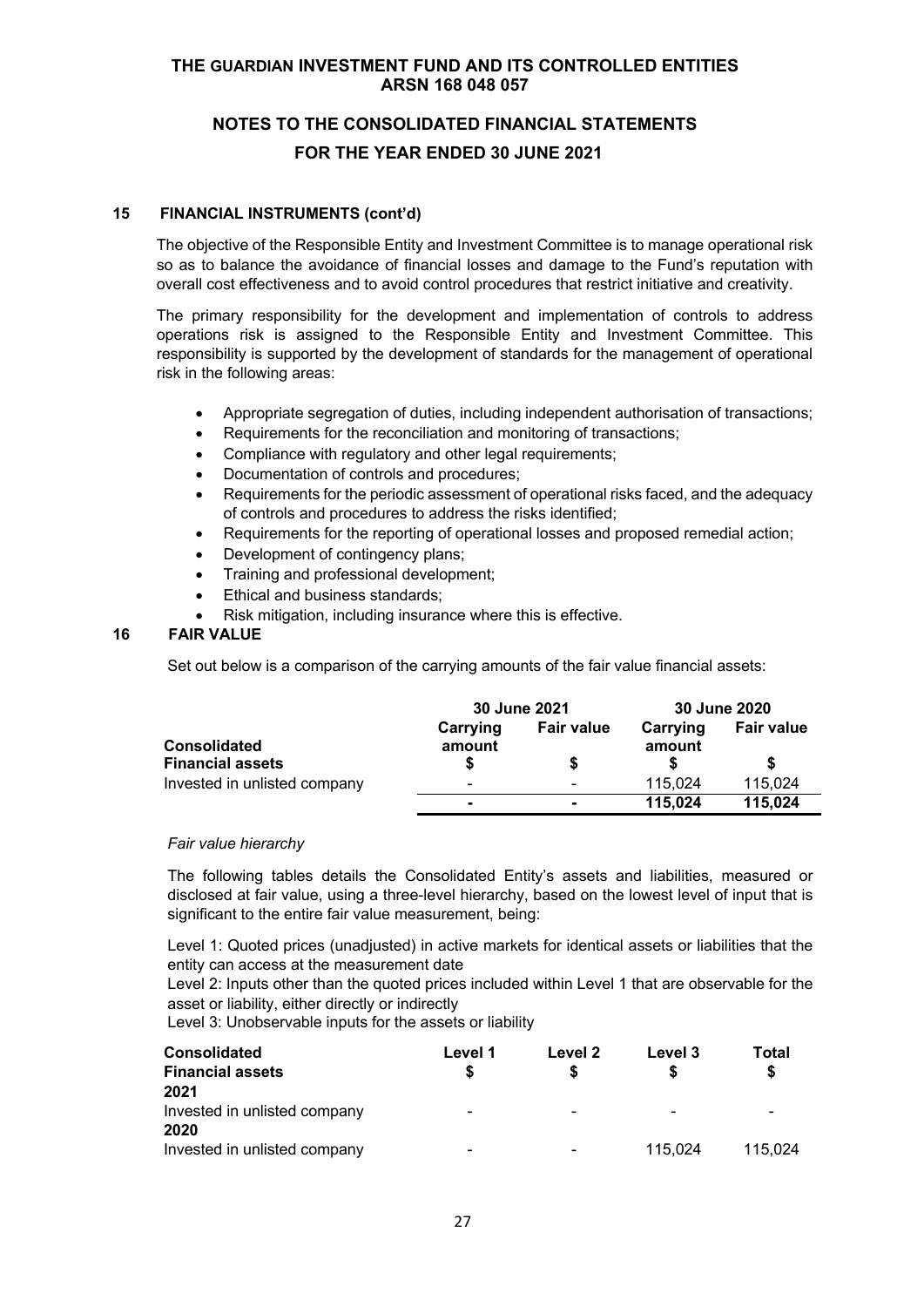# **NOTES TO THE CONSOLIDATED FINANCIAL STATEMENTS FOR THE YEAR ENDED 30 JUNE 2021**

## **16 FAIR VALUE (Cont'd)**

All financial instruments for which fair value is recognised or disclosed are categorised within the fair value hierarchy, based on the lowest level input that is significant to the fair value measurement as a whole. Level 3 valuation techniques are those which are unobservable. As outlined in Note 3, for the current investment in unlisted company held by the Consolidated Entity, the net asset value, estimate based on its unaudited balance as at 30 June 2021, best represents its estimate fair value of this investment. The Directors consider that the entity is in the early stages of commercialisation and there are material uncertainties around the unlisted private company's ability to commercialise.

There are material uncertainties around the unlisted private company's ability to commercialise including obtaining all the necessary council, state and federal approvals, entering into leasing arrangement of the operational facility, assembly and successful operation of the facility, securing contracts with customers and funding cashflow requirements through to commercialisation which impact the ability to readily calculate a fair value.

### **17 KEY MANAGEMENT PERSONNEL DISCLOSURES**

The Directors of Guardian Securities Limited are considered to be Key Management Personnel of the Consolidated Entity. The Directors of the Responsibility Entity in office during the year and up to the date of the report are:

Guy Hasenkam Steven Maarbani Craig Hart Resigned on 20 November 2020

### *Compensation*

No amount is paid by the Consolidated Entity directly to the Directors of the Responsible Entity. Consequently, no compensation as defined in AASB 124 "Related Party Disclosures" is paid by the Consolidated Entity to the Directors as Key Management Personnel.

Guardian Securities Limited provides management services to the Consolidated Entity. Transaction between the Consolidated Entity and the Responsible Entity result from normal dealings with that Entity as the Consolidated Entity's Responsible Entity in accordance with the requirements of the relevant Product Disclosure Statement. Guardian Securities Limited is an Australian Financial Services License holder.

Guardian Securities Limited provides receives all management fees that have been paid by the Consolidated Entity during the year. The Consolidated Entity paid the following fees to the Responsible Entity during the financial year:

|                                     | 2021    | 2020    |
|-------------------------------------|---------|---------|
| Management fees paid and payable to |         |         |
| Guardian Securities Limited         | 839.032 | 731.783 |

### *Other*

The Consolidated Entity has not made, guaranteed or secured, either directly or indirectly, any loans to the Directors and Key Management Personnel of the Responsible Entity, or their personally related entities, at any time during the financial year.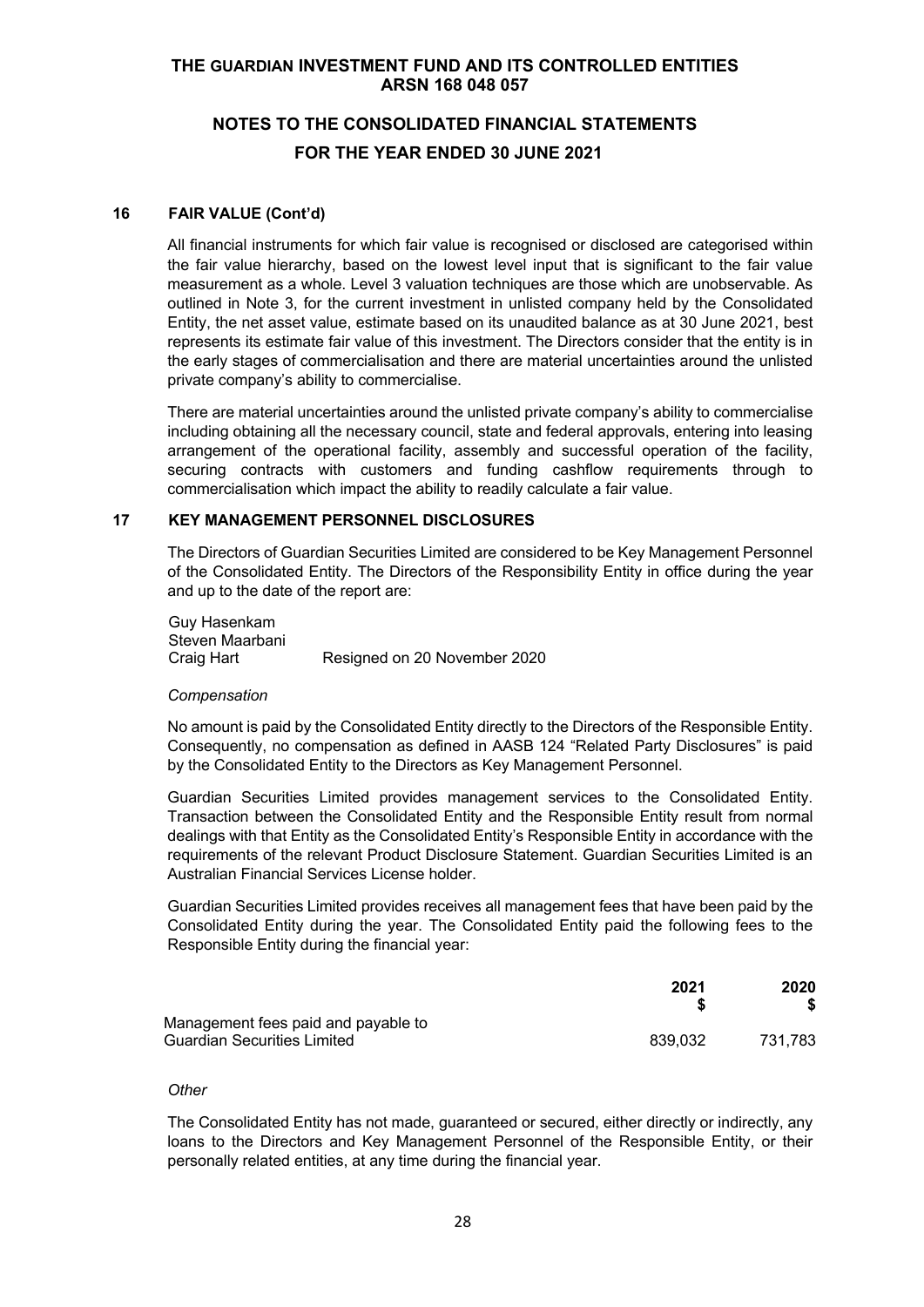# **NOTES TO THE CONSOLIDATED FINANCIAL STATEMENTS FOR THE YEAR ENDED 30 JUNE 2021**

## **17 KEY MANAGEMENT PERSONNEL DISCLOSURES (Cont'd)**

No Directors and Key Management Personnel of the Responsible Entity, or their personally related entities, have entered into a material contract with the Consolidated Entity.

### **18 RELATED PARTIES**

### *Parent Entity*

The Guardian Investment Fund is the master fund of the Consolidated Entity.

### *Subsidiaries*

Interest in subsidiaries are set out in Note 23.

### *Key management personnel*

Disclosures related to key management personnel are set out in Note 17.

### *Transactions with related parties*

The following transactions occurred with related parties:

|                 | 2021<br>\$ | 2020<br>\$ |
|-----------------|------------|------------|
| Interest Income | 2,114,348  | 3,819,083  |

Interest income has been received from SMSF Property Fund which is a registered scheme of which Guardian Securities Limited also acts as Responsible Entity. The preference shares are interest bearing at 12% per annum for four of the funds and 6% per annum for the other four funds, and are redeemable at a later of 12 months form the date of issue or at the time the underlying developments in the private companies are completed and sold, and have priority repayment security.

There are no other transactions with related parties during the financial year ended 30 June 2021 (2020: \$nil).

## *Investments, receivables from and payables to related parties*

| Preference shares (net of impairment) | 25,221,965 | 29,578,238 |
|---------------------------------------|------------|------------|
|---------------------------------------|------------|------------|

These investments are within SMSF Property Fund, a registered scheme of which Guardian Securities Limited also acts as Responsible Entity. The preference shares relate to shares held in various special purpose property development companies established as part of the SMSF Property Fund group.

| Trade receivables | 1,280,843 | 975,892 |
|-------------------|-----------|---------|
|                   |           |         |

Trade receivables are from SMSF Property Fund, a registered scheme of which Guardian Securities Limited also acts as Responsible Entity and related to interest income receivable on the preference shares.

| 177,114 |         |
|---------|---------|
|         | 877,803 |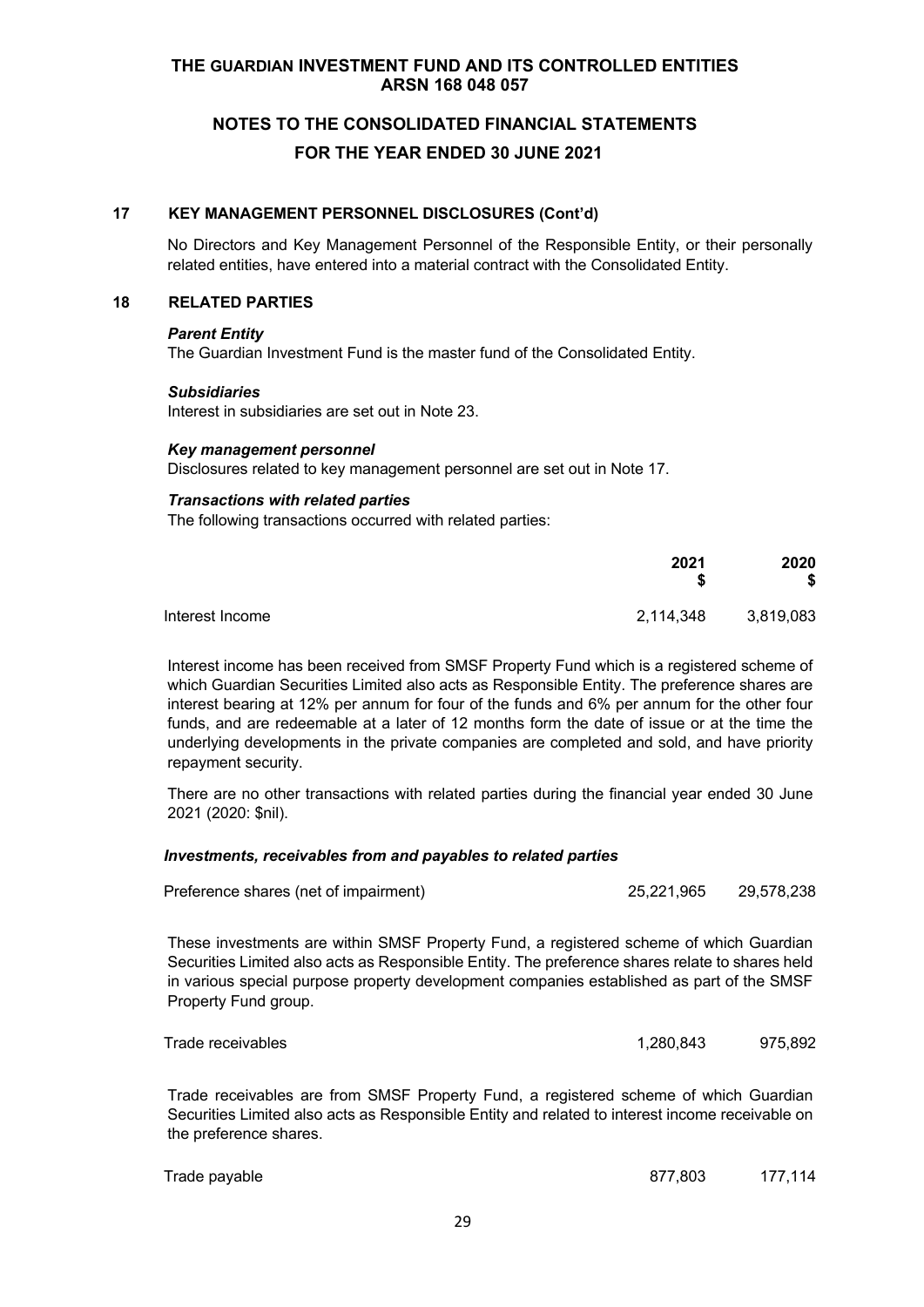# **NOTES TO THE CONSOLIDATED FINANCIAL STATEMENTS FOR THE YEAR ENDED 30 JUNE 2021**

## **18 RELATED PARTIES (Cont'd)**

Trade payables are to Guardian Securities Limited, a related party of the Fund, and are connected with fees under the Product Disclosure Statements and recharges of costs to the Consolidated Entity.

There are no other receivables from or payables to related parties as at 30 June 2021 (2020: \$nil).

Apart from those noted above, the Consolidated Entity has no investment in related parties as at 30 June 2021 (2020: \$nil).

### *Related party investing activities*

There are no related parties that have investments in the Consolidated Entity as at 30 June 2021 (2020: \$nil).

### **19 AUDITORS REMUNERATION**

During the financial year the following fees were payable for services provided by Auditors. A related party, GSL Services Pty Ltd has agreed to pay the following fees, for services provided by RSM Australia (2020: PKF Gold Coast), its network firms and unrelated firms:

|                                              | 2021   | 2020   |
|----------------------------------------------|--------|--------|
| Audit Services                               |        |        |
| Annual audit of financial statements         | 38,000 | 41.577 |
| Half-year review of the financial statements | 15,000 | 20.448 |
|                                              | 53,000 | 62,025 |
|                                              |        |        |
| Other services                               | 10,500 | 17,800 |
|                                              |        |        |

# **20 CONTINGENT LIABILITIES**

No contingencies related to the consolidated entity as at 30 June 2021 (2020: \$nil).

### **21 COMMITMENTS**

There are no commitments, either capital, operating or finance, as at 30 June 2021 (2020: \$nil).

## **22 PARENT ENTITY INFORMATION**

The Corporations Act requirement to prepare parent entity information statements where consolidated financial statements are prepared has been removed and replaced by regulation 2M.3.01 which requires the following limited disclosure in regard to the parent entity, The Guardian Investment Fund. The consolidated financial statements incorporate assets, liabilities and results of the parent entity in accordance with the accounting policy described in note 2.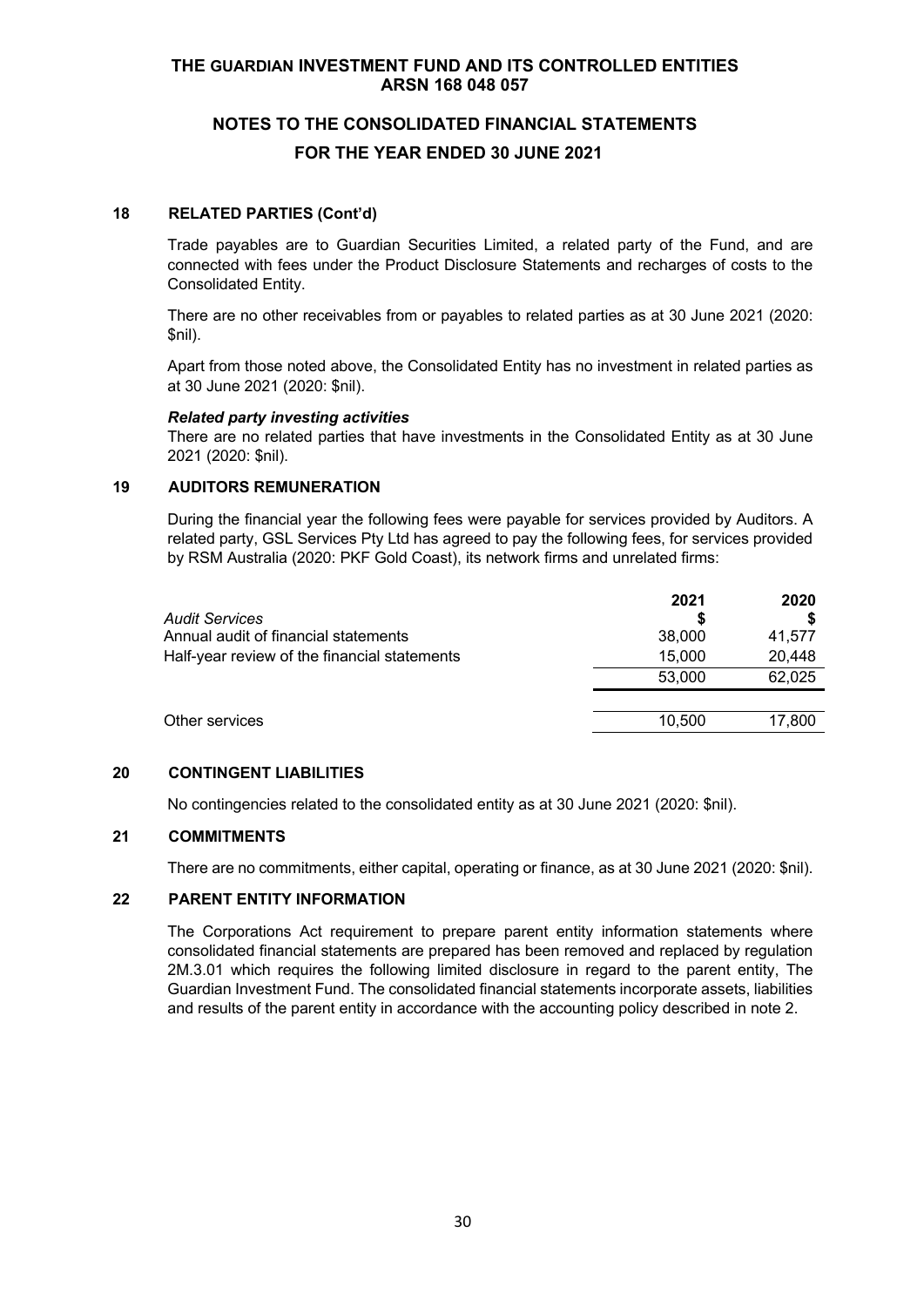# **NOTES TO THE CONSOLIDATED FINANCIAL STATEMENTS FOR THE YEAR ENDED 30 JUNE 2021**

## **22 PARENT ENTITY INFORMATION (cont'd)**

|                                                  | 30 June 2021 | 20 June 2020<br><b>Restated</b> |
|--------------------------------------------------|--------------|---------------------------------|
|                                                  | S            |                                 |
| Total assets                                     | 35,587,325   | 47,271,957                      |
| <b>Total liabilities</b>                         | 2,135,596    | 1,138,994                       |
| Net assets attributable to investors - liability | 33,451,729   | 46,163,848                      |
|                                                  |              |                                 |
| Total comprehensive (loss)                       | (2,965,268)  | (1,943,242)                     |
| Change in net assets attributable to investors   | (2,965,268)  | (1,943,242)                     |

In the prior year, Guardian Investment Fund, as the parent entity, recognised impairment expense of \$914,982 from its Investments in Chermside. However, as the parent entity holds preference shares, any impairment recognised in its investments should first be applied to the ordinary shares. The parent entity has erroneously recognised the impairment instead. As noted in Note 5, we have restated the 30 June 2020 balances to reflect the correct investment balances of the Consolidated Entity as at 30 June 2020.

During the year, Fundus Trust No. 1 and Fundus Trust No. 2 were also under receivership. We have impaired the investments held by TGIF to its net asset balance, as provided by the receivers. We have also restated the prior year beginning balancer to reflect impairment of \$2,665,990.

A summary of Investments held by the parent entity as at 30 June 2021 is as follows:

|                                  | Investment | Impairment    | Investment |
|----------------------------------|------------|---------------|------------|
|                                  | balance    |               | balance    |
| Investment in Chermside          | 671,018    | 914,982       | 1,586,000  |
| Investment in Fernyale           | 2,430,000  | -             | 2,430,000  |
| Investment in Glenvale           | 21,078,000 | -             | 21,078,000 |
| Investment in Rosedene           | 2,006,220  | (1,878,255)   | 127,965    |
| Investment in Syndicate 7        | 2,210,000  |               | 2,210,000  |
| Investment in Fundus Trust No. 1 | 3,090,000  | (1,495,549)   | 1,594,451  |
| Investment in Fundus Trust No. 2 | 10,045,405 | (4,735,702)   | 5,309,703  |
|                                  | 41,530,643 | (7, 194, 524) | 34,336,119 |

### *Guarantees*

No guarantees have been entered into by the parent entity in relation to debts of its subsidiaries as at 30 June 2021 (2020: \$nil).

### *Contractual commitments*

The parent entity has no commitments of as at 30 June 2021 and 30 June 2020.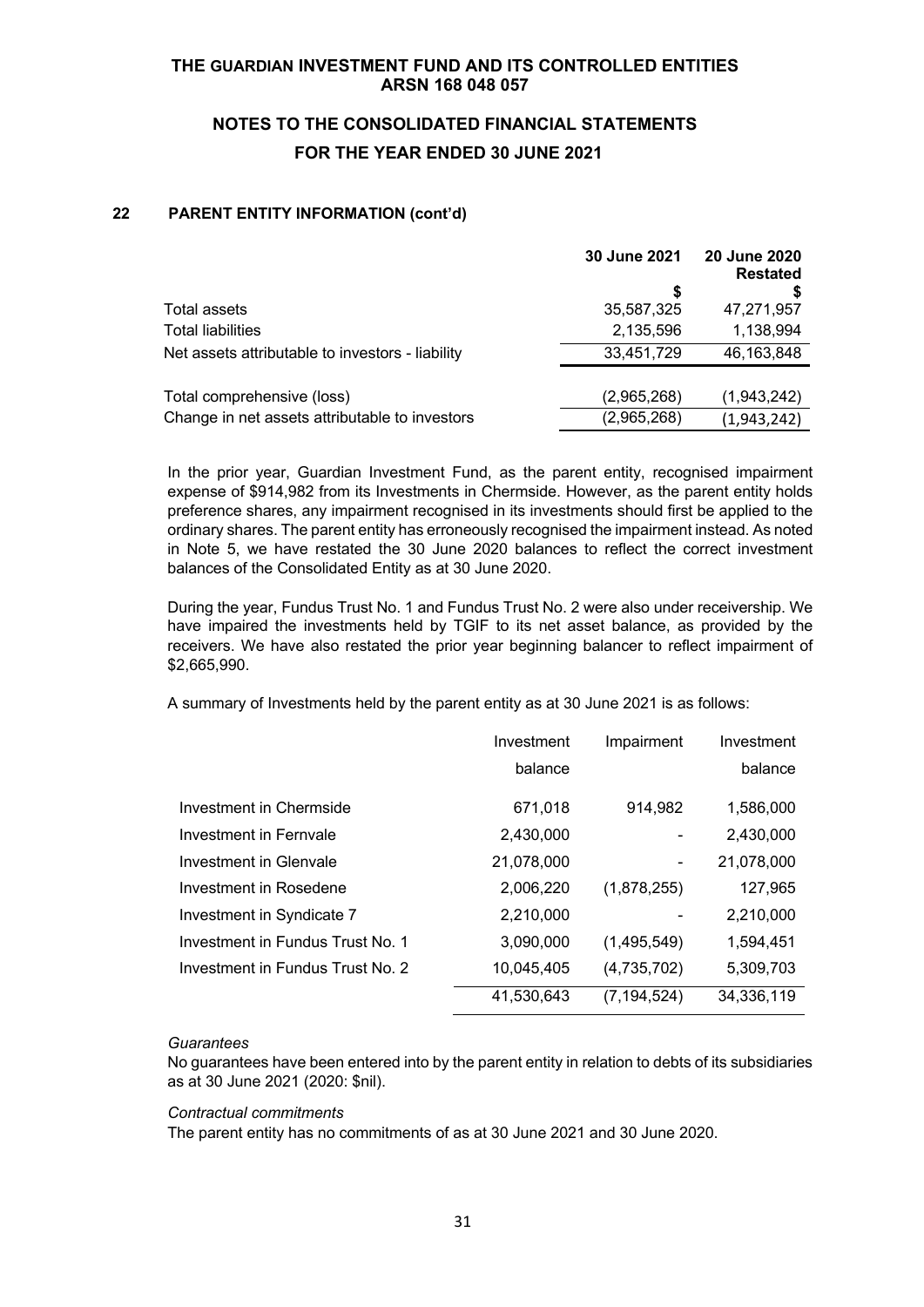# **NOTES TO THE CONSOLIDATED FINANCIAL STATEMENTS FOR THE YEAR ENDED 30 JUNE 2021**

### **22 PARENT ENTITY INFORMATION (cont'd)**

#### *Contingent liabilities*

The parent entity has no contingent liabilities as at 30 June 2021 and 30 June 2020.

### *Significant accounting policies*

The accounting policies of the parent entity are consistent with those of the Consolidated Entity, as disclosed in Note 2, except for investments in subsidiaries which are accounted for at cost, less any impairment, in the parent entity.

## **23 SUBSIDIARIES**

These consolidated financial statements incorporate the assets, liabilities and results of the following sub-funds in accordance with the accounting policy described in Note 2.

|                                                         |           |           | <b>Holding</b> |  |
|---------------------------------------------------------|-----------|-----------|----------------|--|
| Name of Entity                                          | Country   | 2021      | 2020           |  |
| Full Luck Fund Sub-Fund and controlled entity Full Luck | Australia | 100%      | 100%           |  |
| SJQ Investments Sub-Fund Pty Limited and controlled     | Australia | 100%      | 100%           |  |
| Development Income Fund Sub-Fund                        | Australia | 100%      | 100%           |  |
| Molecular Mediation Sub-Fund                            | Australia | $100\%$   | 100%           |  |
| Fundus Sub-Trust No. 1                                  | Australia | $100\%$ * | 100%           |  |
| Fundus Sub-Trust No. 2                                  | Australia | $100\%$ * | 100%           |  |

\* Despite 100% ownership, control was lost due to the Sub-funds going into receivership since February 2021. Therefore, the sub-funds Fundus Sub – Trust No. 1 and Fundus Sub – Trust No. 2 were deconsolidated as of February 2021.

# **24 RECONCILIATION OF CASH FLOWS FROM OPERATING ACTIVITIES**

|                                                                      | <b>Consolidated</b> |                         |  |
|----------------------------------------------------------------------|---------------------|-------------------------|--|
|                                                                      | 2021                | 2020<br><b>Restated</b> |  |
|                                                                      | \$                  | \$                      |  |
| Loss from operating activities after tax and before<br>distributions | (1,810,110)         | (4, 127, 856)           |  |
| Non-cash items:                                                      |                     |                         |  |
| Expected credit loss                                                 | 517,426             | 2,903,896               |  |
| Impairment on investments                                            | 1,878,255           | 547,733                 |  |
| Effective interest on investments                                    |                     | (238, 792)              |  |
| Other income (fair value gain on disposal of investment)             | (1, 159, 445)       |                         |  |
| Movements in working capital:                                        |                     |                         |  |
| Decrease/(increase) in accounts receivables                          | (1,598,633)         | (722, 206)              |  |
| Increase/(decrease) in accounts payables                             | 2,699,032           | 620,417                 |  |
| Cash flow from / (used by) operating activities                      | (1,430,981)         | (1,016,808)             |  |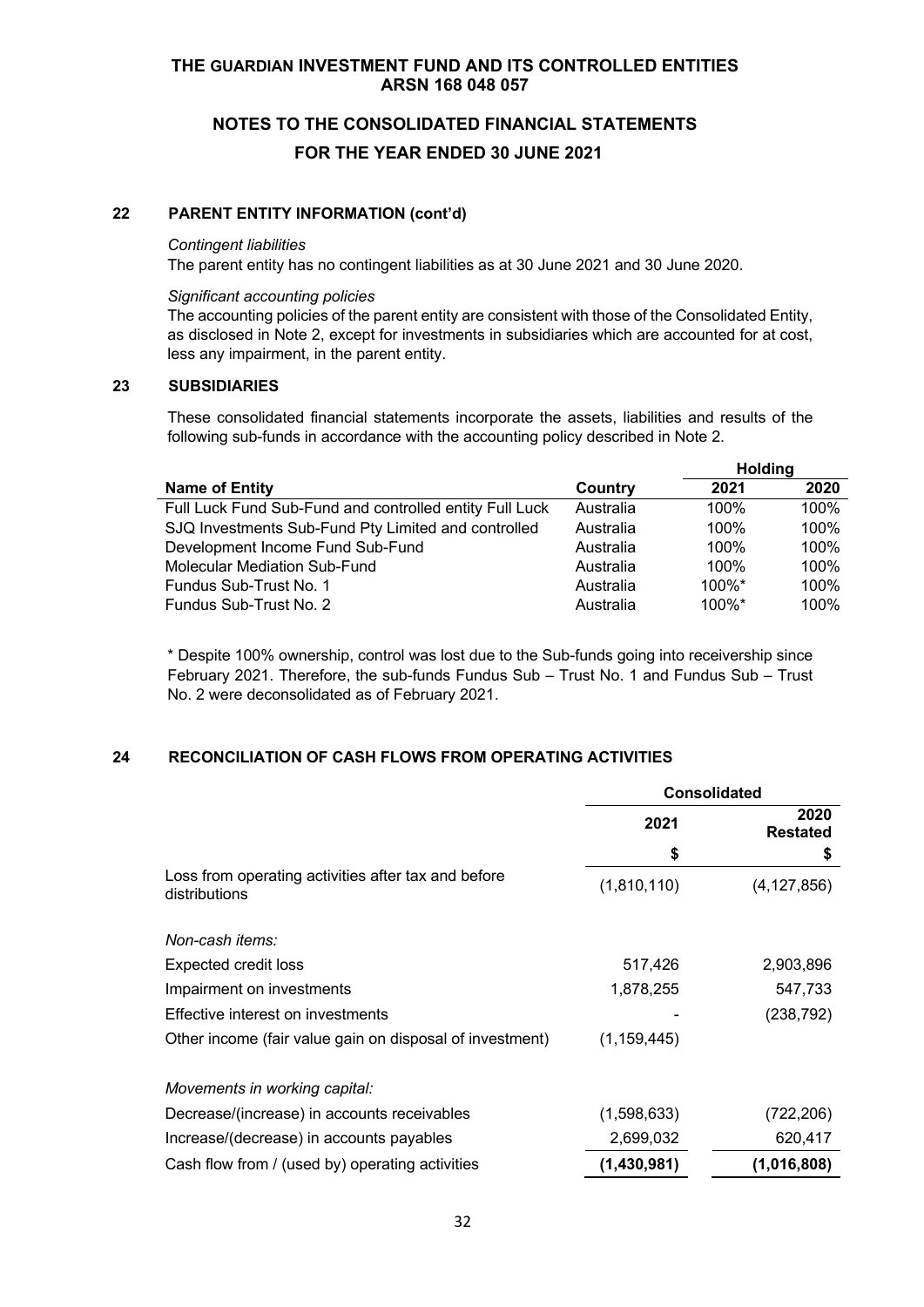# **NOTES TO THE CONSOLIDATED FINANCIAL STATEMENTS FOR THE YEAR ENDED 30 JUNE 2021**

## **25 EVENTS SUBSEQUENT TO REPORTING DATE**

No matters or circumstances have arisen since 30 June 2021 that have significantly affected, or may significantly affect the Consolidated Entity's operations, the results of those operations, or the Consolidated Entity's state of affairs in future financial years.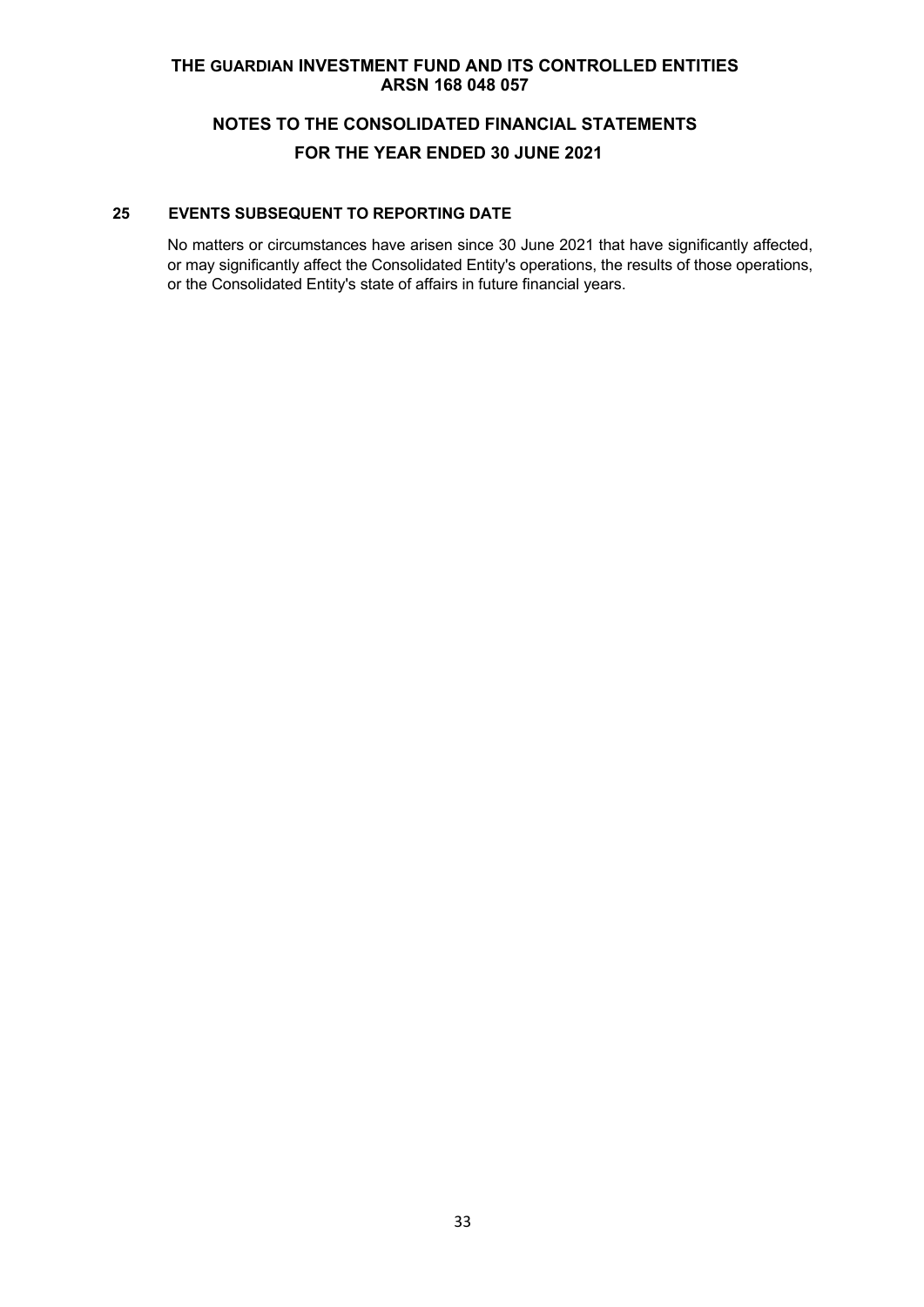# **DIRECTORS' DECLARATION FOR THE YEAR ENDED 30 JUNE 2021**

In the opinion of the directors of the responsible entity:

- the attached financial statements and notes comply with the Corporations Act 2001, the Accounting Standards, the Corporations Regulations 2001 and other mandatory professional reporting requirements;
- the attached financial statements and notes comply with International Financial Reporting Standards as issued by the International Accounting Standards Board as described in note 1 to the financial statements;
- the attached financial statements and notes give a true and fair view of the fund's financial position as at 30 June 2021 and of its performance for the financial year ended on that date; and
- there are reasonable grounds to believe that the fund will be able to pay its debts as and when they become due and payable.

Signed in accordance with a resolution of directors made pursuant to section 295(5)(a) of the Corporations Act 2001.

On behalf of the directors

F

 $\mathcal{L}_\text{max}$  , where  $\mathcal{L}_\text{max}$  and  $\mathcal{L}_\text{max}$  and  $\mathcal{L}_\text{max}$ Steven Maarbani **Director** 

3 May 2022 **Sydney**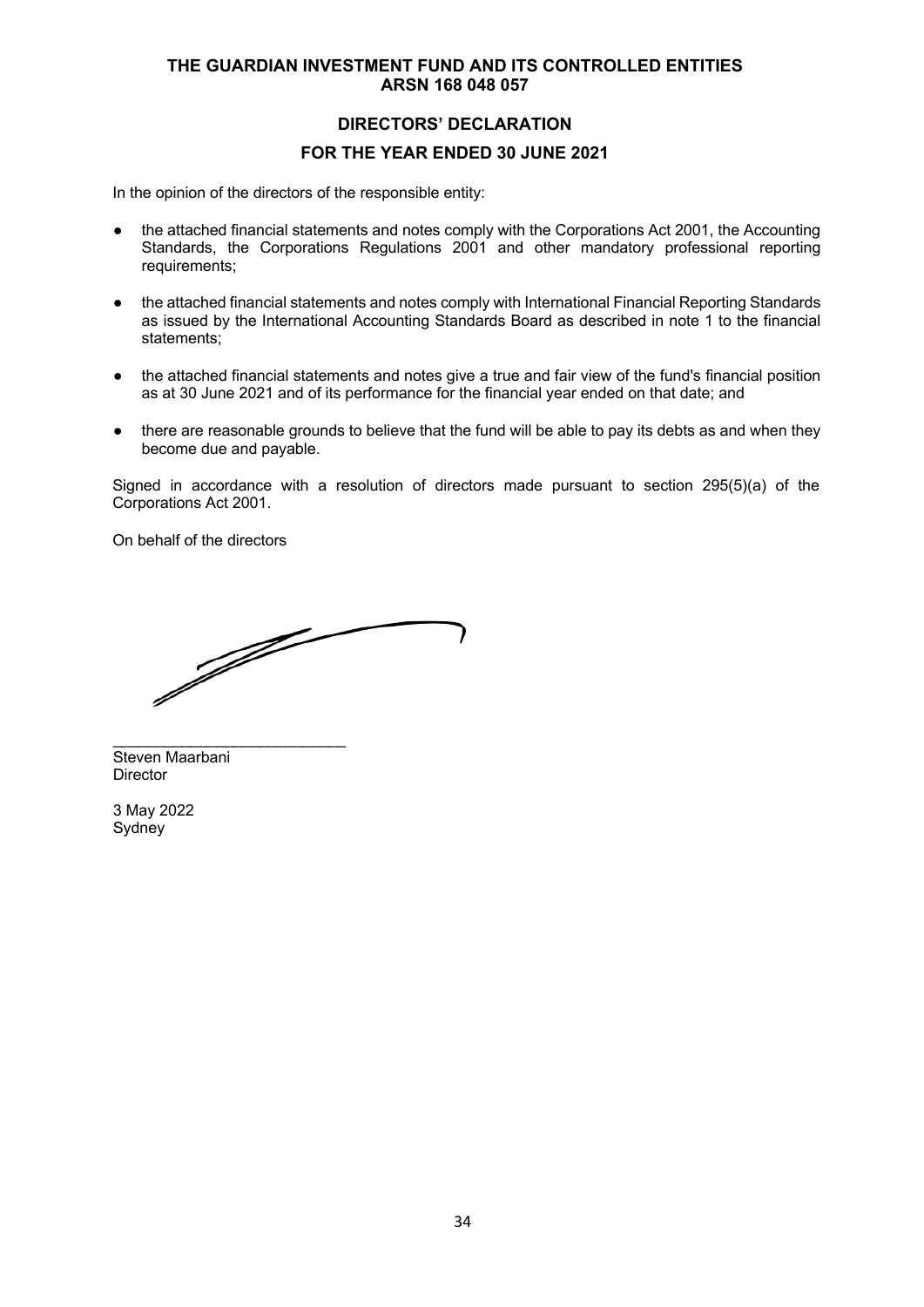

#### **RSM Australia Partners**

Level 21, 55 Collins Street Melbourne VIC 3000 PO Box 248 Collins Street West VIC 8007

> $T + 61(0)$  3 9286 8000  $F + 61(0)$  3 9286 8199

> > www.rsm.com.au

# INDEPENDENT AUDITOR'S REPORT To the Members of Guardian Securities Limited

### *Opinion*

We have audited the financial report of The Guardian Investment Fund (the 'Scheme') and its controlled entities (together 'the Consolidated entity'), which comprises the consolidated statement of financial position as at 30 June 2021, the consolidated statement of profit or loss and other comprehensive income, the consolidated statement of changes in equity and the consolidated statement of cash flows for the year then ended, and notes to the financial statements, including a summary of significant accounting policies, and the directors' declaration.

In our opinion the accompanying financial report of the Consolidated entity is in accordance with the *Corporations Act 2001*, including:

- (i) giving a true and fair view of the Consolidated entity's financial position as at 30 June 2021 and of its financial performance for the year then ended; and
- (ii) complying with Australian Accounting Standards and the *Corporations Regulations 2001*.

### *Basis for Opinion*

We conducted our audit in accordance with Australian Auditing Standards. Our responsibilities under those standards are further described in the *Auditor's Responsibilities for the Audit of the Financial Report* section of our report. We are independent of the Consolidated Entity in accordance with the auditor independence requirements of the *Corporations Act 2001* and the ethical requirements of the Accounting Professional and Ethical Standards Board's APES 110 *Code of Ethics for Professional Accountants* (the Code) that are relevant to our audit of the financial report in Australia. We have also fulfilled our other ethical responsibilities in accordance with the Code.

We confirm that the independence declaration required by the *Corporations Act 2001*, which has been given to the directors of Guardian Securities Limited, the Responsible Entity of the Scheme, would be in the same terms if given to the directors as at the time of this auditor's report.

We believe that the audit evidence we have obtained is sufficient and appropriate to provide a basis for our opinion.

### *Other Information*

The directors are responsible for the other information. The other information comprises the information included in the Consolidated entity's annual report for the year ended 30 June 2021, but does not include the financial report and the auditor's report thereon.

## THE POWER OF BEING UNDERSTOOD AUDIT | TAX | CONSULTING

RSK Aistralie Partners is a member of the RSK network and trades as RSK. RSK is the trading name used by the member effective RSK network. Each member of the<br>RSK network is an independent accounting and consilting firm whi RS M. Australia Partners ABN 36 965 185 036